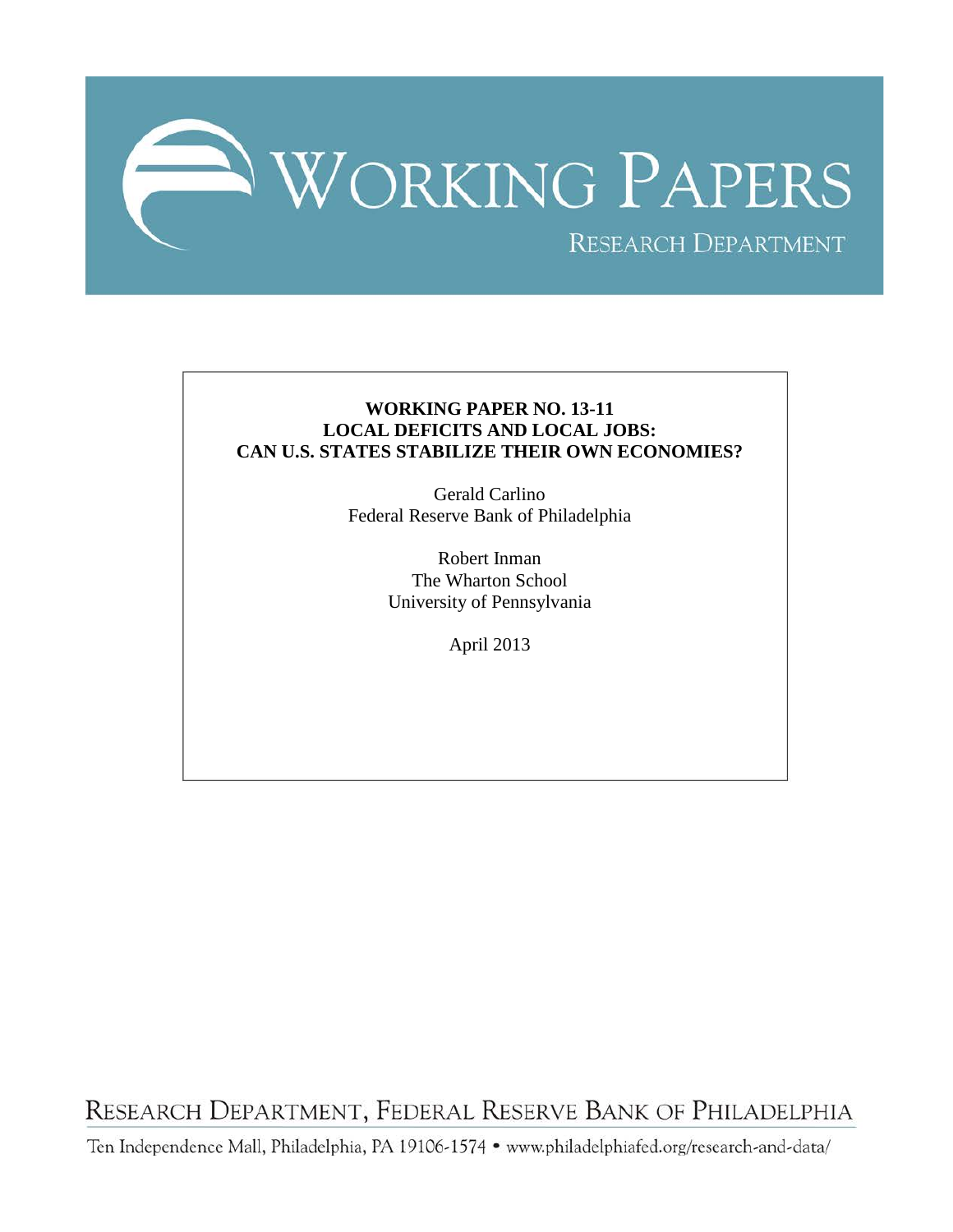#### Local Deficits and Local Jobs: Can U.S. States Stabilize Their Own Economies?

by

#### Gerald Carlino\* and Robert Inman\*\*

#### April, 2013

#### ABSTRACT

Using a sample of the 48 mainland U.S. states for the period 1973-2009, we study the ability of U.S. states to expand their own state employment through the use of state deficit policies. The analysis allows for the facts that U.S. states are part of a wider monetary and economic union with free factor mobility across all states and that state residents and firms may purchase goods from "neighboring" states. Those purchases may generate economic spillovers across neighbors. Estimates suggest that states can increase their own state employment by increasing their own deficits. There is evidence of spillovers to employment in neighboring states defined by common cyclical patterns among state economies. For large states, aggregate spillovers to its economic neighbors are approximately twothirds of the large state's job growth. Because of significant spillovers and possible incentives to free-ride, there is a potential case to actively coordinate (i.e., centralize) the management of stabilization policies. Finally, when these deficits are scheduled for repayment the job effects of a temporary increase in state own deficits persist for at most one to two years and there is evidence of a negative impact of state jobs.

#### JEL: E62, H,74, H77, R23

#### Key Words: Stabilization Policy, Fiscal Federalism, Local Deficits

\* Senior Economic Advisor and Economist , Federal Reserve Bank of Philadelphia, Philadelphia, PA.

\*\* Richard K. Mellon Professor of Finance, Economics, and Public Policy, Wharton School, University of Pennsylvania, Philadelphia, PA.

The authors appreciate the many insightful comments on an earlier draft of this paper from their colleagues at Penn and the Federal Reserve Bank of Philadelphia. The comments of conference participants at the Carnegie Rochester NYU Conference on Public Policy and those of our conference discussant, David Wildasin, were very valuable as well. Particular thanks are due to the efforts of a very conscientious and insightful referee and to the journal editors. Frank Ragusa, Sue Lim, and particularly Jake Carr and Adam Scavette provided excellent research assistance for which we are most grateful. This views expressed here are those of the authors and do not necessarily represent the views of the Federal Reserve Bank of Philadelphia, the Federal Reserve System, or the University of Pennsylvania. This paper is available free of charge at www.philadelphiafed.org/research-and-data/publications/working-papers/.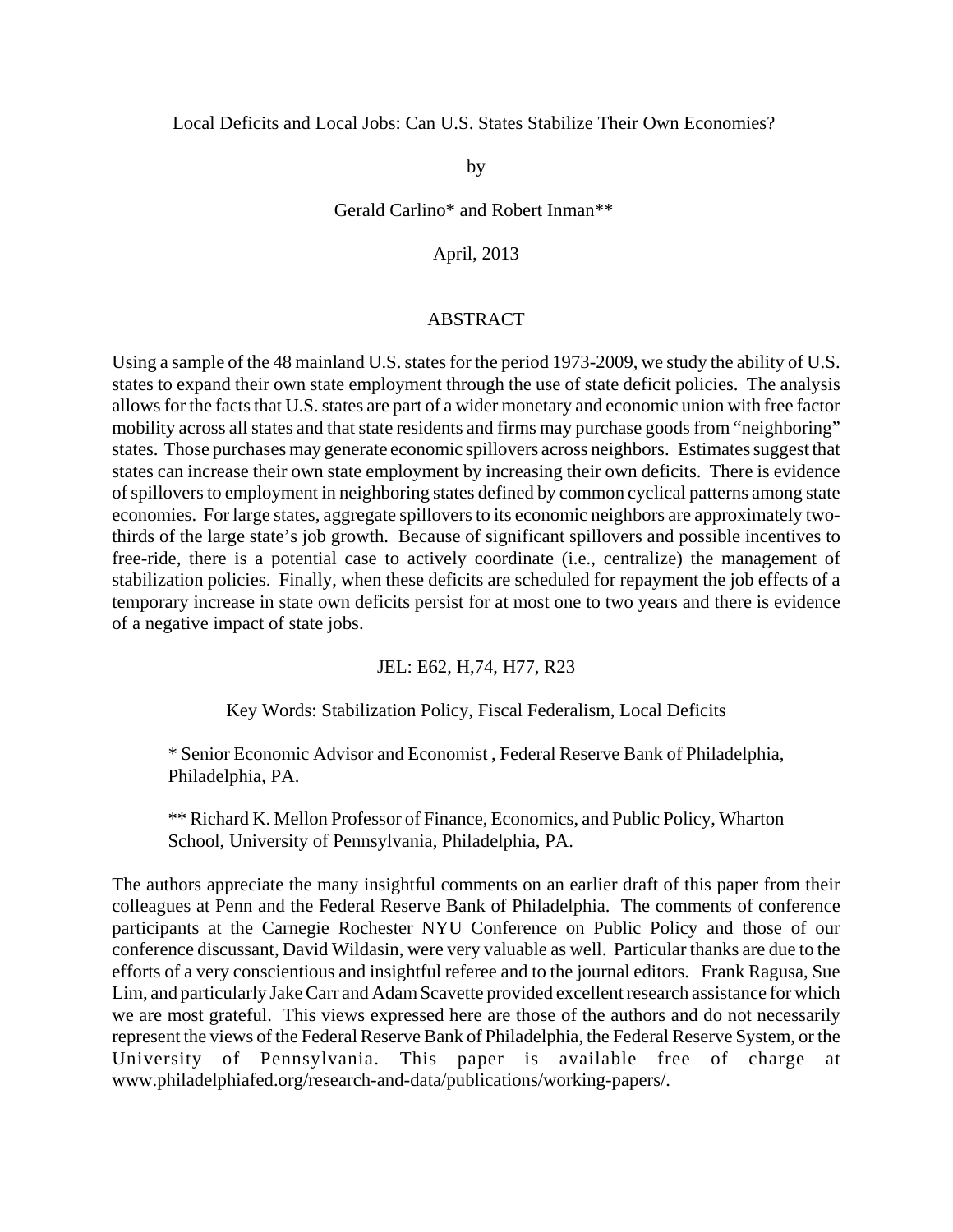The recent Great Recession in the United States and the European Union has generated renewed interest in the management of macro-economic fiscal policy within economic and monetary unions. The received wisdom is that such fiscal policies will be efficient only if they are carried out by an overarching central government. Wallace Oates (1972) in his classic treatise on fiscal federalism concludes:

The case for having the central government assume primary responsibility for the stabilization function appears, therefore, to rest on a firm economic foundation. . . . (L)ocal government cannot use conventional stabilization tools to much effect and must instead rely mainly on beggar-thy-neighbor policies, which from a national standpoint are likely to produce far from the desired results. The central government, on the other hand, is free to adopt monetary policies and fiscal programs involving deficit finance; consequently, the stabilization problem must be resolved primarily at the central government level (p. 30).

Within economic and monetary unions, deficits by lower tier governments, either states or member countries, are viewed as ineffective for restoring employment within the local economy. Deficits may stimulate local demand for goods and services, but because those goods and services are produced and traded within the wider union, the impact on local employment is thought to be modest at best. Even if there are increases in local employment opportunities, they may be "diluted" by the entry of workers from another state or country. Because of demand spillovers or worker mobility, therefore, any employment benefits derived from the deficit will accrue to all members of the union, while future tax costs remain the responsibility of the deficit-creating jurisdiction. If so, we have a public goods spillover and a need for coordinated fiscal policies managed by the union's central government.

 We test empirically for the two important "facts" behind this familiar conclusion: Do local fiscal policies impact the aggregate performance of the local economy for the benefit of state residents, and are there significant economic spillovers? Using U.S. data from 1973-2009 for the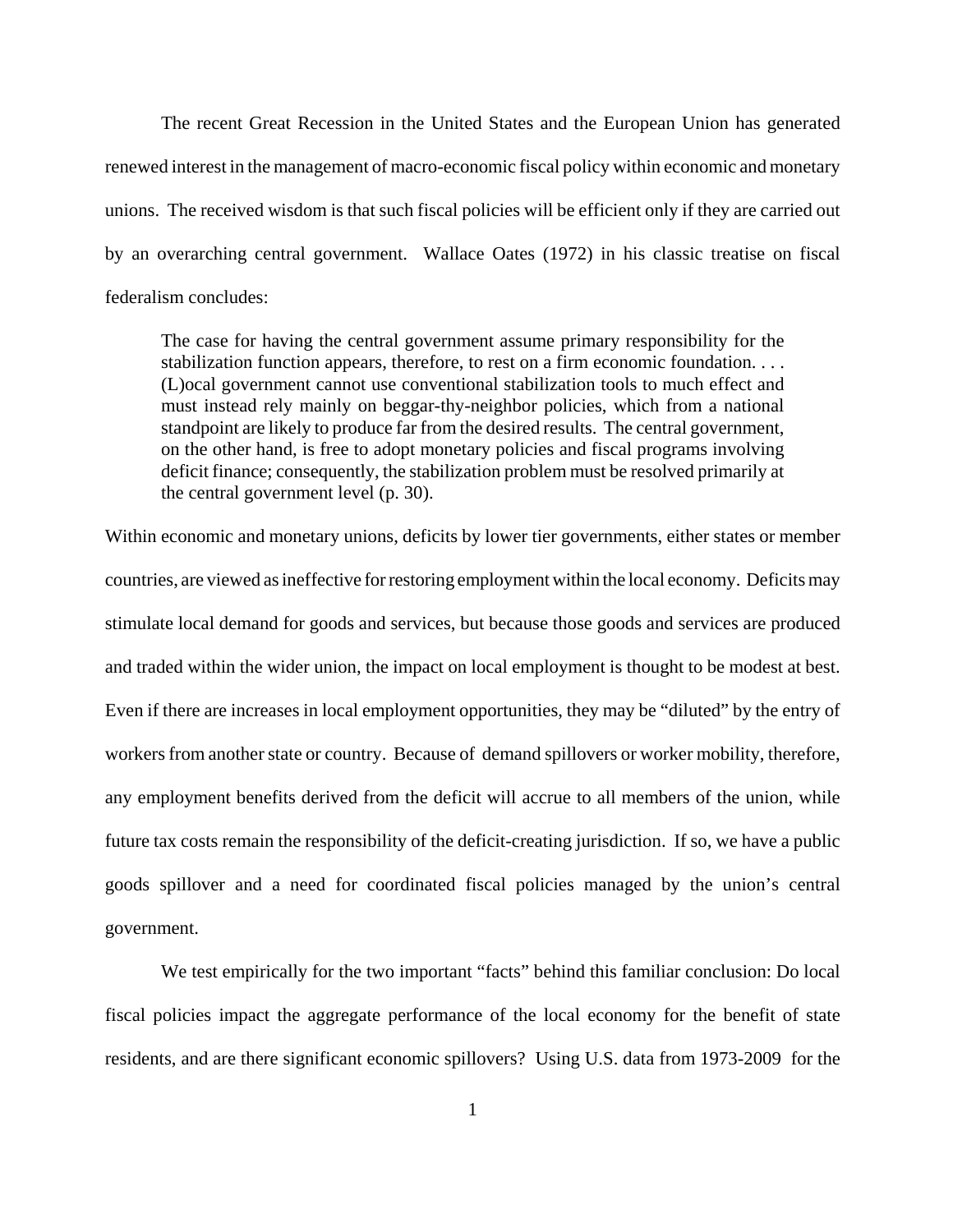48 mainland states, we first examine the impact of state governments' own deficits on each individual state's own rate of establishment employment growth and, because these are open economies, state population growth due to net migration. Unique to this study, our measure of state deficits is explicitly specified to capture the full impact of state budgets on state economies and includes not just the usual general fund deficit but also deficits in the state capital accounts and in the state trust fund accounts, including public employee pensions; see Section II. Section III provides our specification for the impact of fiscal policies on state economies within an economic and monetary union as well as two specifications for how one state's policies might impact the economies of its "economic neighbors."

Section IV presents our core empirical results. We find that temporary state deficits do have a positive impact on the rate of employment growth within the state (Table 2) and a modest and statistically insignificant effect on state population growth because of net migration (Table 3). There is a small reduction in the state's rate of unemployment (Table 3). We conclude that most of a state's employment growth must be satisfied by residents returning to the work force – that is, by a rise in a state's rate of labor force participation. Section IV (Table 2) also provides estimates for the effects of the deficit's two main components on job growth. It is state net revenues (taxes and fees minus transfers) rather than state spending for goods and services that has the primary effect on local employment. We compute an impulse response function for a temporary one-year increase in state deficits and find that the employment effects are relatively short-lived; state employment growth returns to its equilibrium level after one year (Figure 3). Job growth declines eight years after the initial increase in debt as taxes rise to cover scheduled debt repayments.

In addition to the positive, though temporary, impact on its own economy, state own deficits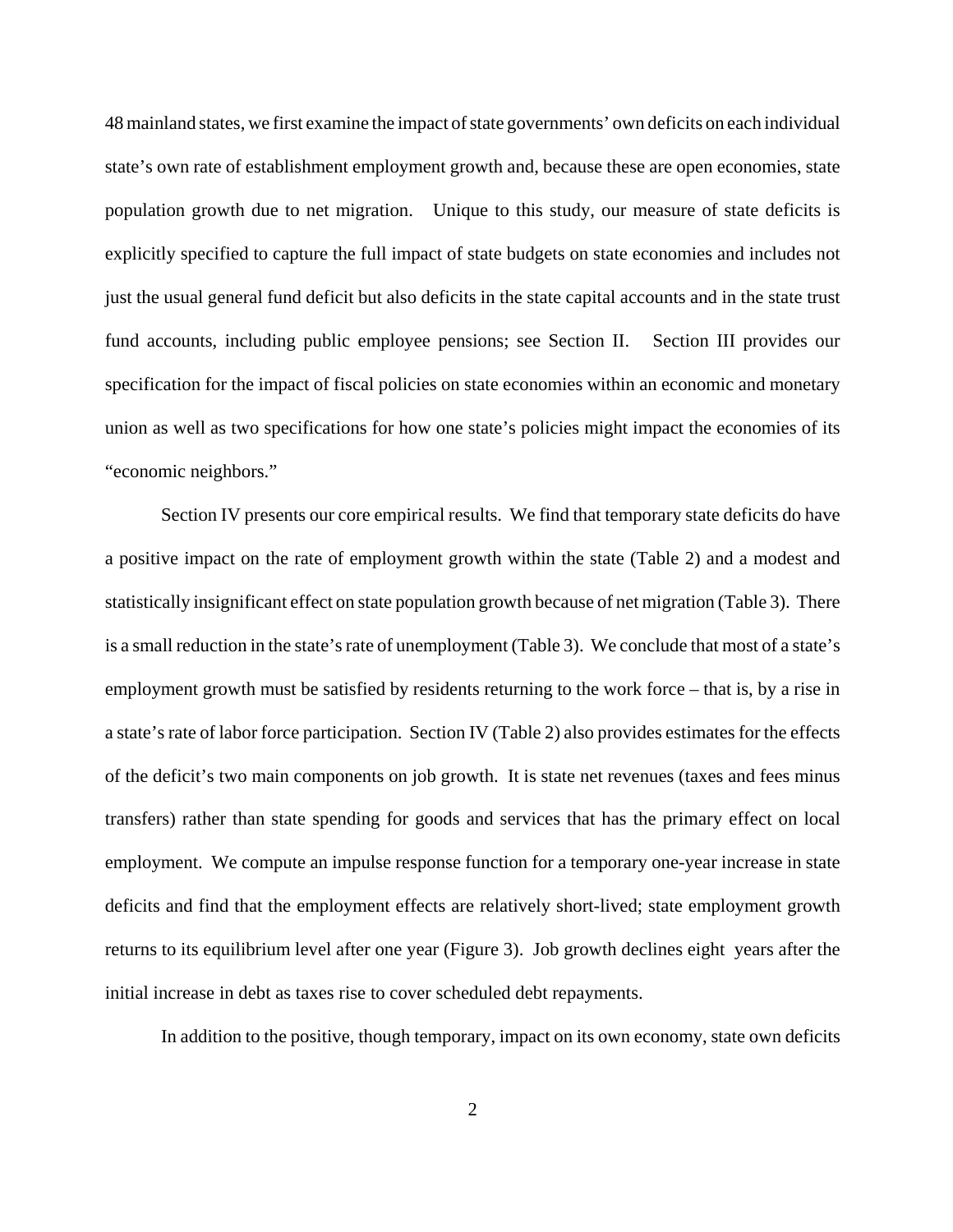also impact the job growth of their economic neighbors, specified as states with common patterns of economic fundamentals, e.g., the older industrial states of the upper Midwest or the energy region of the Gulf Coast and Mountain states. The aggregate regional impact is roughly two-thirds of a state's own impact, suggesting significant spillover effects (Table 2). The results parallel those found for fiscal policy interdependencies across EU economies; see, for example, Beetsma and Giuliodori (2011), Hebous and Zimmerman (2012), and Auerbach and Gorodnichenko (2012).

Section V (Table 4) summarizes the job impacts and the present value tax cost per job created from a temporary one-standard-deviation increase in state own deficits. Estimates are calibrated to states' economies at the start of the Great Recession. The present value of the future tax costs per job created for each deficit state range from \$72,000/job to perhaps as much as \$91,000/job. Importantly, when we include positive job spillovers to neighboring states, "collective" tax costs fall to \$44,000/job to \$53,000/job. Given significant spillovers, each state has an incentive to free-ride on the deficit policies of its economic neighbors. If so, the results argue for fiscal policy coordination for macro-economic stabilization. From the U.S. evidence, the familiar conclusion from Oates stands.

#### **II. Measuring State Deficits**

In contrast to previous studies focusing on state *general fund* deficits and state economies, we are the first to develop and use an encompassing definition of state deficits, one defined as the difference between state expenditures and state revenues for *all* state funds. Included in our measure of state deficits are the state's general fund, the state's capital fund, the state's unemployment and workers' compensation insurance funds, and state-administered pension funds. For each of the state's four fund accounts, we use a cash accounting measure of deficits, defined as the difference between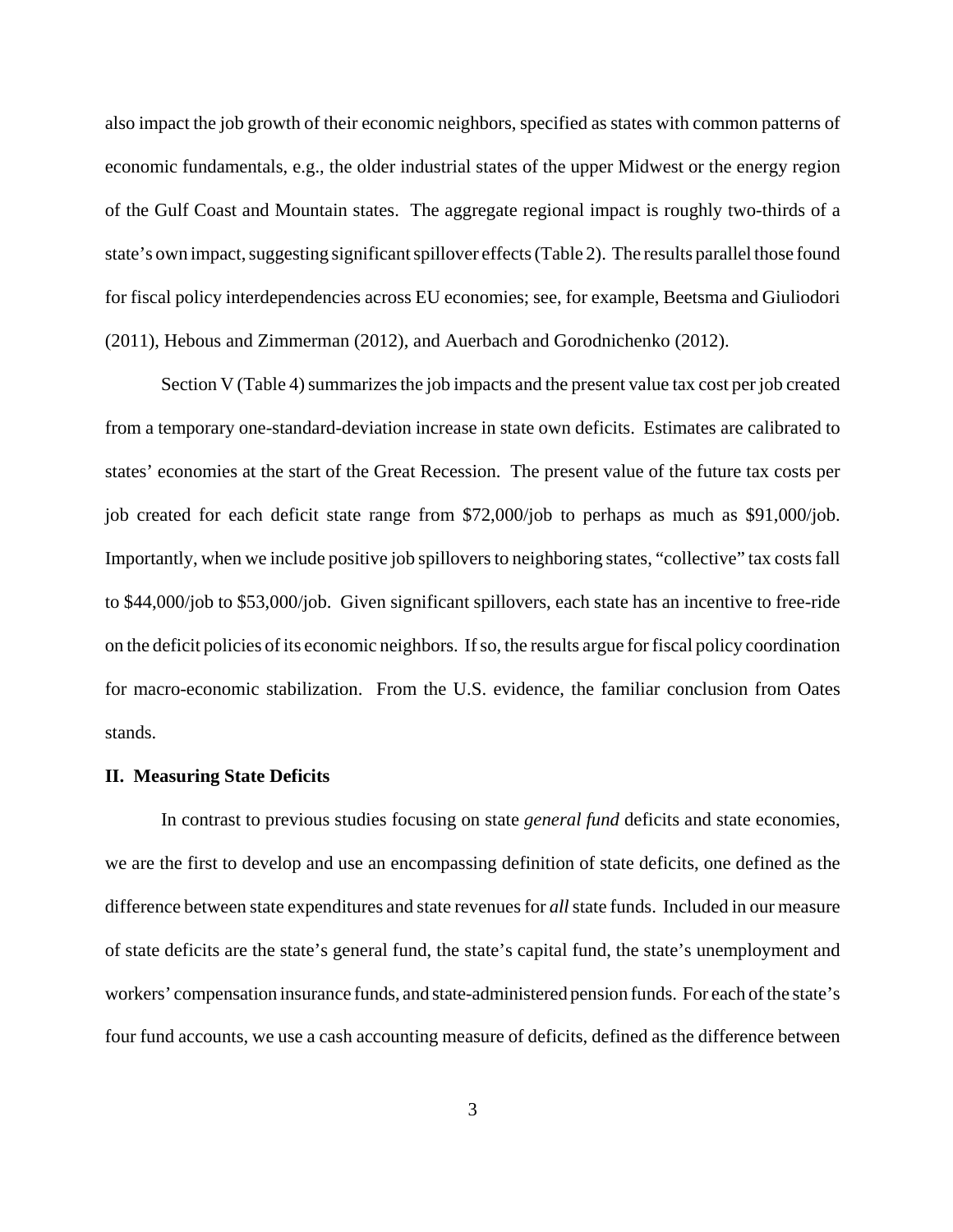money spent by the state in each account less revenues received by each account during the government's fiscal year (FY). Deficits are dated by the fiscal year typically beginning on July 1 and ending on June 30 – for example, deficits in FY 2000 are for the period July 1, 1999 to June 30, 2000.

Included in the general fund deficit are expenditures for wages and salaries and pension contributions for state employees, transfers to households (including Medicaid payments), transfers to local governments, maintenance of state infrastructure, and payments for supplies. General fund revenues include all taxes, fees, licenses, and federal aid (including "aid" paid as part of the national tobacco settlement) into the general fund. Included in the capital fund are expenditures for all new construction; fees collected from the use of existing infrastructure have been included as part of general fund revenues. Included in insurance and pension fund expenditures are all payments to households for workers' compensation, unemployment benefits, and all payments to retired and disabled public employees. Included as revenues for the insurance and pension funds are the annual payments by state employers into the unemployment and workers' compensation funds plus pension contributions from covered state and local employees, from local governments whose employees are members of the state pension plan, and the state's own pension contributions. Since the state's own contributions to the pension fund are also counted as a state general fund expenditure, these payments are an internal transfer and have no implication for the aggregate state deficit as measured here. Importantly, even when a state's general fund deficit is constrained by an effective balanced budget rule, the state's capital, insurance trust, and pension deficits are not. Deficits in each account can be funded by short-term or long-term borrowing or by drawing down accumulated reserves in each of the funds. Fund reserves are fungible across accounts. Importantly, states with effective balanced budget rules can still run significant deficits for aggregate demand management. All deficits and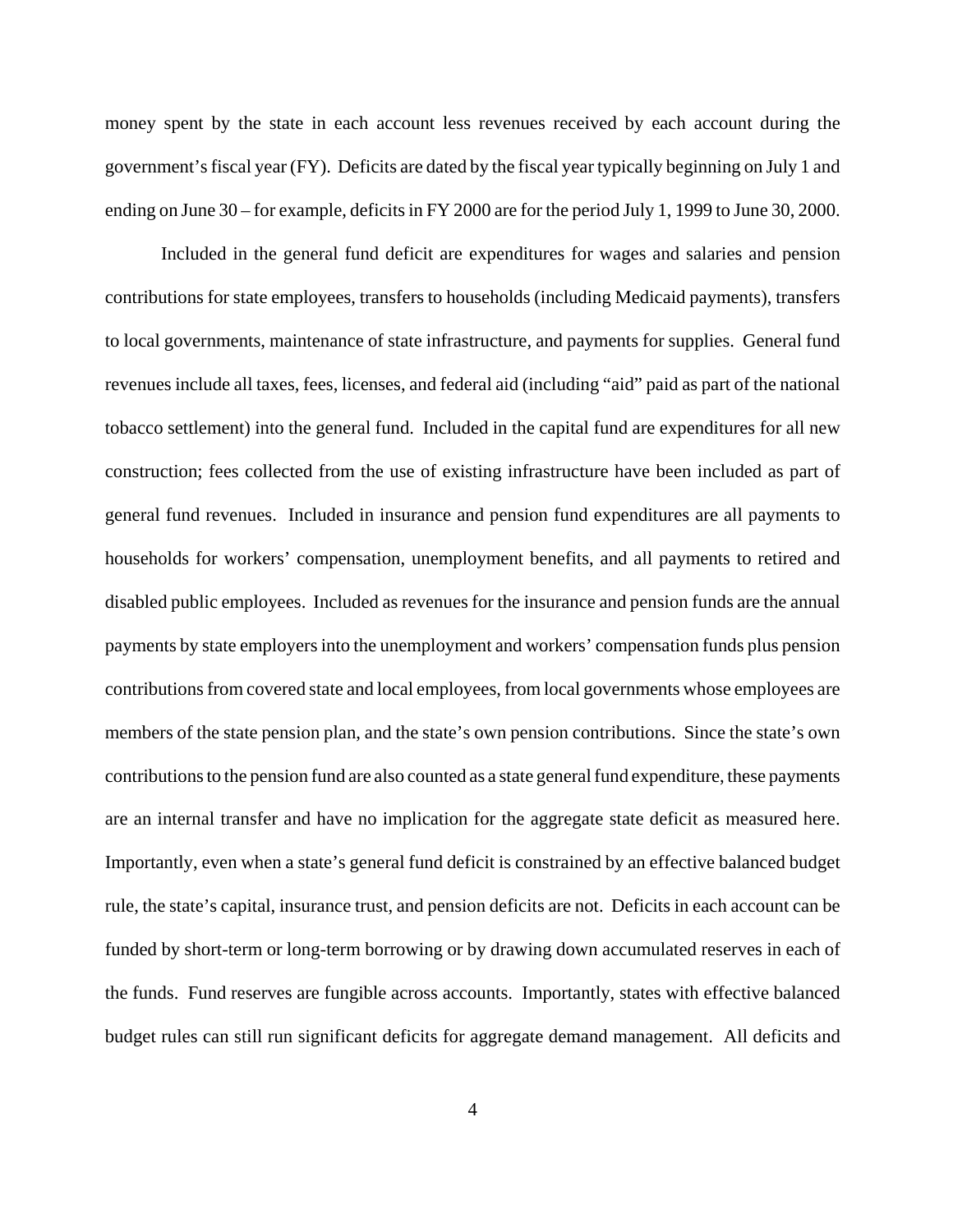supporting fiscal variables are measured in real dollars with a state-specific price deflator set equal to 1.00 for Wyoming in 2004. $^1$ 

In our empirical analysis of the impact of state deficits on state economies, we do not use total state deficits, but rather total state *own* deficits, denoted hereafter as *OwnD* and defined as total state deficits minus all federal aid paid to the state. We use OwnD for two reasons. First, we wish to focus on the role of the state's own fiscal policies on its own economy. Including federal aid in our definition of state deficits compounds federal and state fiscal policies. Second, both total and own deficits are likely to be endogenous to the state's economy. We will therefore need instruments so that unbiased estimates of the effects of state deficits on state employment and population growth can be obtained. Effective instruments are more likely to be available from variation in state fiscal environments. Our analysis includes an exogenous measure of federal aid as a separate regressor, however.

 Figure 1a shows the historical path of the national (population weighted) average of total and state own deficits for the 48 mainland states for our sample period, where both deficit measures are defined as expenditures minus revenues and will be positive (negative) when there is a deficit (surplus) in the budget. The gap between own and total deficits is the average level of federal aid given to the sample states. It is clear that, without this assistance, states would require a significant increase in state revenues or cuts in state spending to balance their aggregate budgets.

Figure 1b show the ratio of total deficits and total own deficits to national GDP. On average U.S. states have run small surpluses over the years on their combined budgets; the exceptions are the

<sup>1</sup> All fiscal data for our analysis come from the *Census of Governments, State Government Finances*, various years. The price deflator is from Craig and Inman (1982), updated by the national urban CPI for those years for which state-specific indices are not available.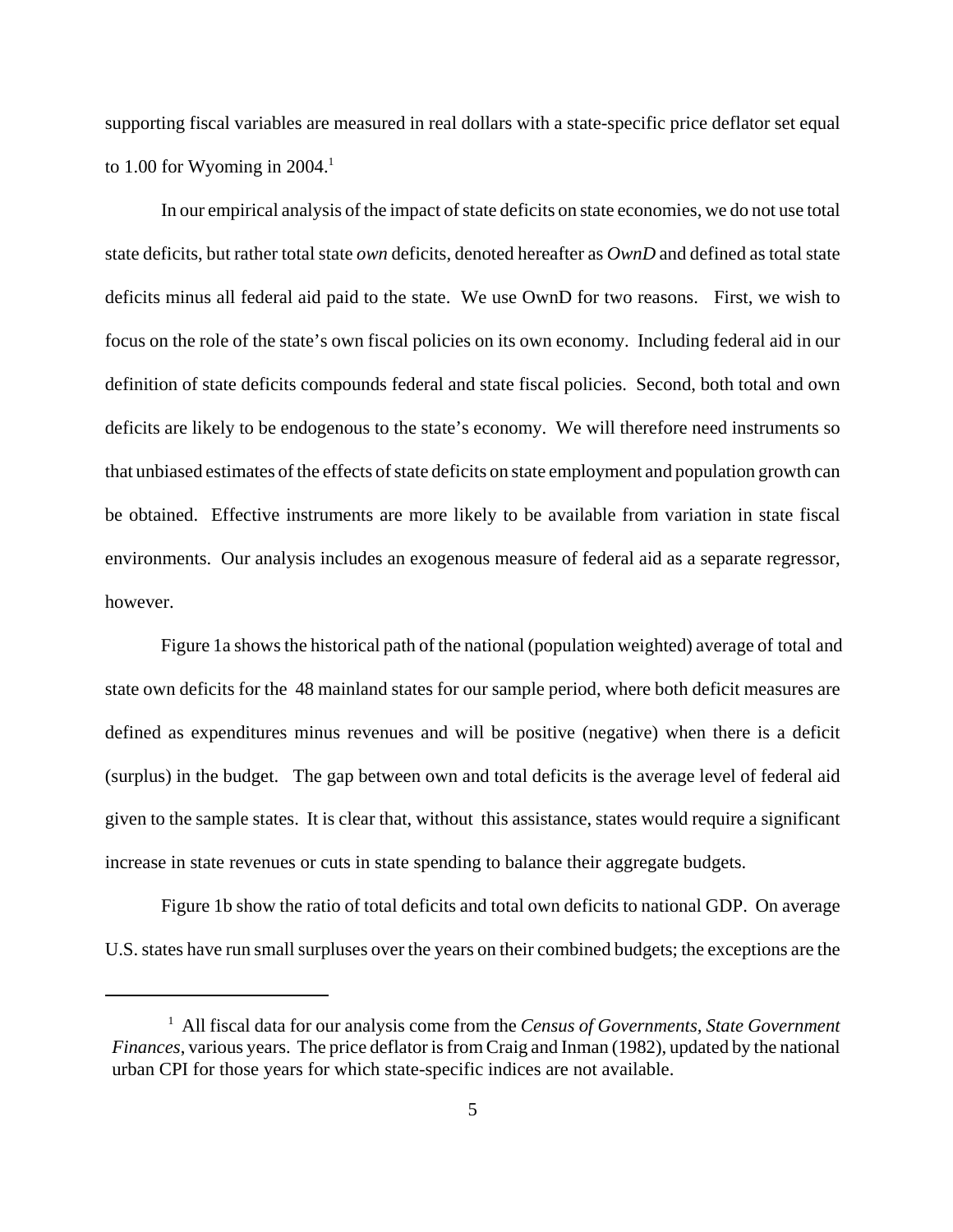two most current recession periods. Comparing the share of total deficits and own deficits to GDP over time again shows the importance of federal aid to the final balancing of state budgets. Nonetheless, aggregate state own deficits as a share of national GDP, what states do without federal assistance, is modest and usually no more than 2 to 3 percent except for the most recent recessions.

Figures 2a-d show the spatial pattern of state own (exclusive of federal aid) deficits per capita averaged over the four decades of our sample. States whose average own deficits fall in the upper quartile (darkest shading) over at least three of the four decades include Louisiana, Maine, Mississippi, Montana, New York, South Carolina, West Virginia, and Vermont (the one state without a balanced budget rule). With the exception of New York, they are all relatively poor states and heavily dependent on federal aid to balance their final budgets. States consistently ranking in the lowest quartile (lightest shading) of own deficits include Colorado, Delaware, Florida, Missouri, Nevada, Ohio, Texas, and Wisconsin. All but Nevada and Wisconsin have strong balanced budget rules based on constitutional provisions requiring balanced general fund budgets at the *end* of each fiscal year without the ability to carry over a deficit from one fiscal year to the next. The remaining states show significant variation over time in their relative rankings for own deficits, many moving between quartile rankings, and some dramatically so (Massachusetts, Utah, Idaho, New Mexico, and North Dakota). It will be this across-state and within-state over time variation in own deficits that we use to identify the impact of state fiscal policy on state economies.

#### **III. State Deficits and State Economies**

A. *State Economy*: Our understanding of the potential impact of state deficits on state economies begins with the equilibrium framework for open economies in economic and monetary unions; see Haughwout and Inman (2001). All states compete in the world economy and receive the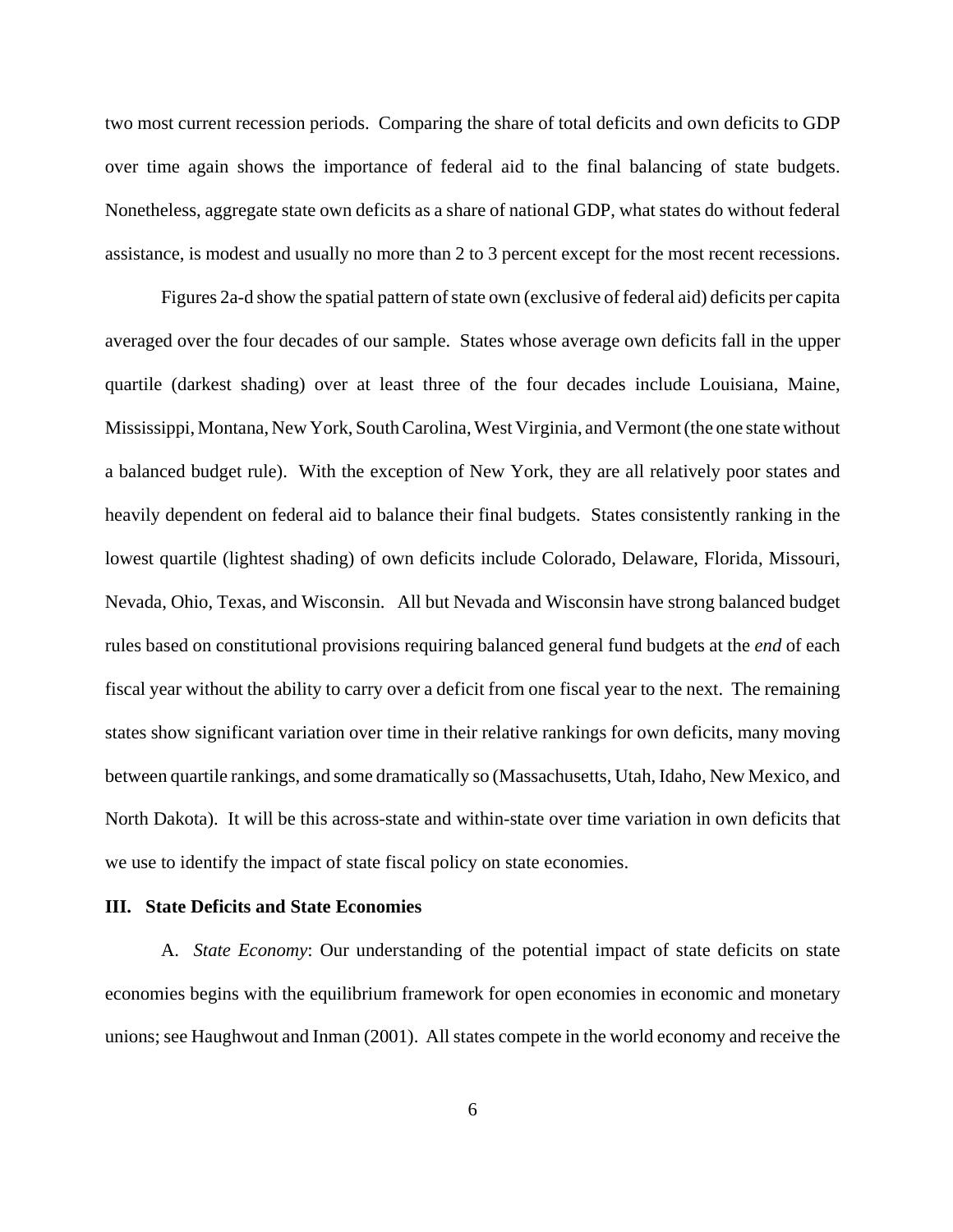competitive world price (p) for their outputs. Technology is constant returns to scale in labor, capital, and land, defined uniquely for each local jurisdiction by the production "amenities" of the jurisdiction  $(A<sub>F</sub>)$ . Factor prices for labor (W) and land (R) are determined in the local market, while the price of capital (r) is set in the world market. Firms pay a tax per unit of output  $(t_F)$  and obtain productive public goods and services  $(G_F)$ . Profits will equal the world price for the state's output minus average costs minus taxes per unit of output  $(t_F)$ . In equilibrium, firms make zero excess returns. Thus:

$$
\Pi(W, R; t_F, G_F; r, p, A_F) = 0.
$$
 (1)

Labor is supplied by state residents at a constant level of hours per year. Each working resident earns the market wage (W) and that income less local household taxes  $(t_H)$  is allocated to the consumption of goods and services produced locally or imported, to housing services, and to the purchase of land. Households within a state pay the market price (R) for the land they consume. Households receive residential public goods and services  $(G_H)$  and enjoy residential amenities  $(A_H)$ . Household welfare is specified by their indirect utility function as:

$$
U(W, R; tH, GH; r, p, AH) = \hat{U},
$$
 (2)

where in equilibrium every household in a state receives the exogenously determined level of utility (Û) available from living in any other state. Labor mobility is assumed.

Equilibrium allocations within the state are determined in two steps. First, Eqs. (1) and (2) are solved jointly to specify equilibrium wages and rents, conditional upon local fiscal policies  $(t_F, t_F)$  $G_F$ ,  $t_H$ ,  $G_H$ ), world prices (r and p), and local production and residential amenities ( $A_F$ ,  $A_H$ ). Second, aggregate output and thus the final size of the local economy is determined by the availability of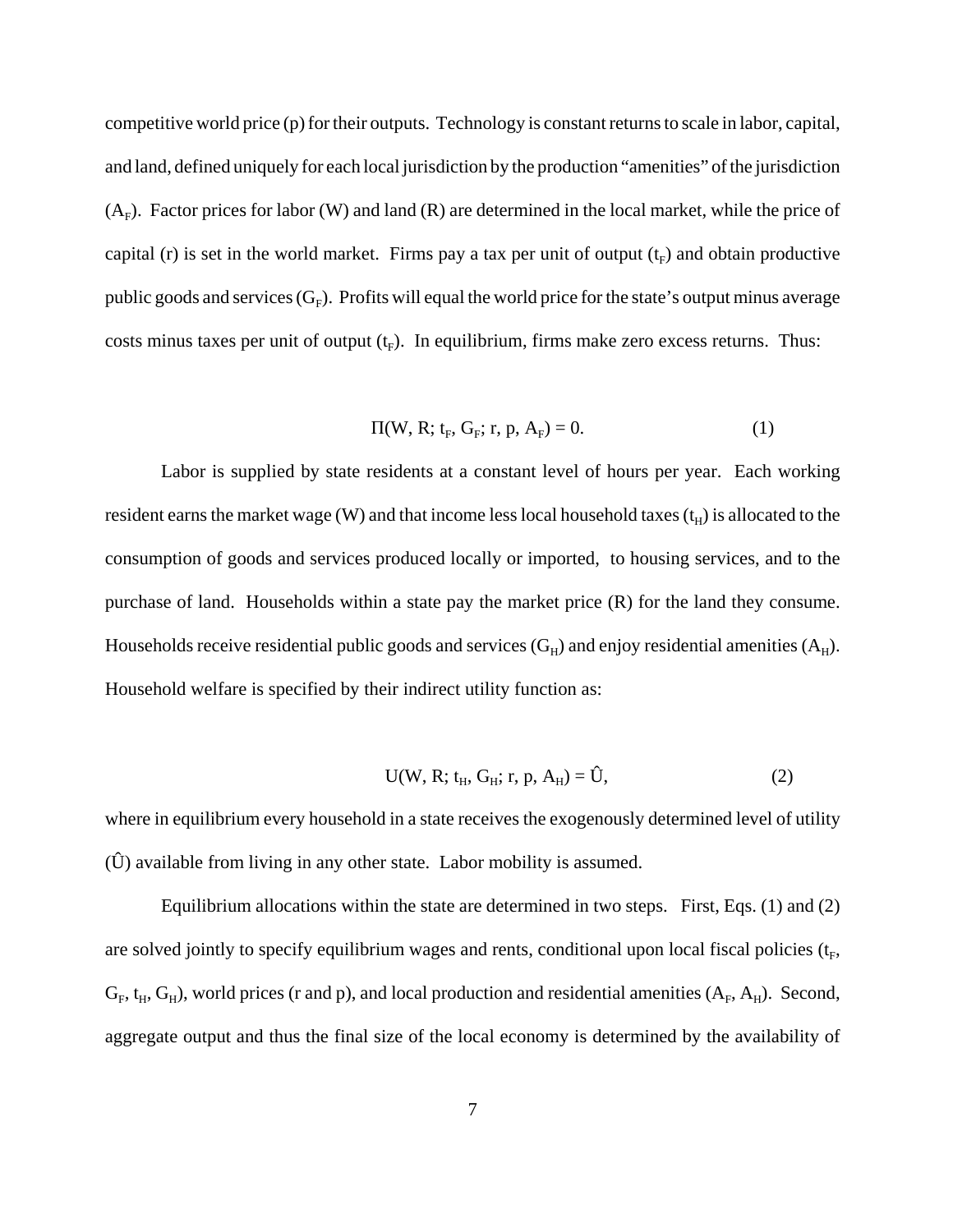productive land within the jurisdiction  $(\mathcal{L})$ ; see Haughwout and Inman (2001). Land demanded by firms and households is equal to the exogenous supply of land to define equilibrium gross state product  $(X)$ :

$$
X = X(t_F, G_F, t_H, G_H; r, p; A_F, A_H, \mathcal{L}_s); \tag{3}
$$

equilibrium state employment (N):

$$
N = N(t_F, G_F, t_H, G_H; r, p; A_F, A_H, \mathcal{Q}_s); \tag{4}
$$

and the equilibrium number of households (H) needed to supply N:

$$
H = N/\mu = N(t_F, G_F, t_H, G_H; r, p; A_F, A_H, \mathcal{L}_s)/\mu,
$$
\n(5)

where μ is the equilibrium rate of labor force employment.

Equations (3)-(5) provide the starting point for our empirical analysis. We focus on the net impact of state own deficits (OwnD), defined here as state expenditures minus state own revenues: OwnD =  $(G_F + G_H)$  - ( $t_F \cdot X + t_H \cdot H$ ). In particular we are interested in the effects of a temporary increase in OwnD on changes in gross state product (X), state employment (N), state population (H), and temporary changes in the rate of employment  $(\mu)$  as the economy adjusts to a new equilibrium. Our empirical analysis will also test for the separate effects of state spending  $(G_F + G_H)$  and state own revenues ( $t_F \bullet X + t_H \bullet H$ ), denoted hereafter as *GovServices* and *OwnNetRev*, respectively.

A positive impact of temporary state deficits on the local private economy may occur in either of three cases. First, if firms and households fully anticipate the future tax burden of current deficits – the case of Ricardian equivalence – but local government services add more to productive efficiency and household utility than current and anticipated taxes, then firms will increase their demand for labor, and workers will be attracted to the region. Here the *temporary* deficit creates a *permanent* improvement in the state's productive or residential environments. Capital spending may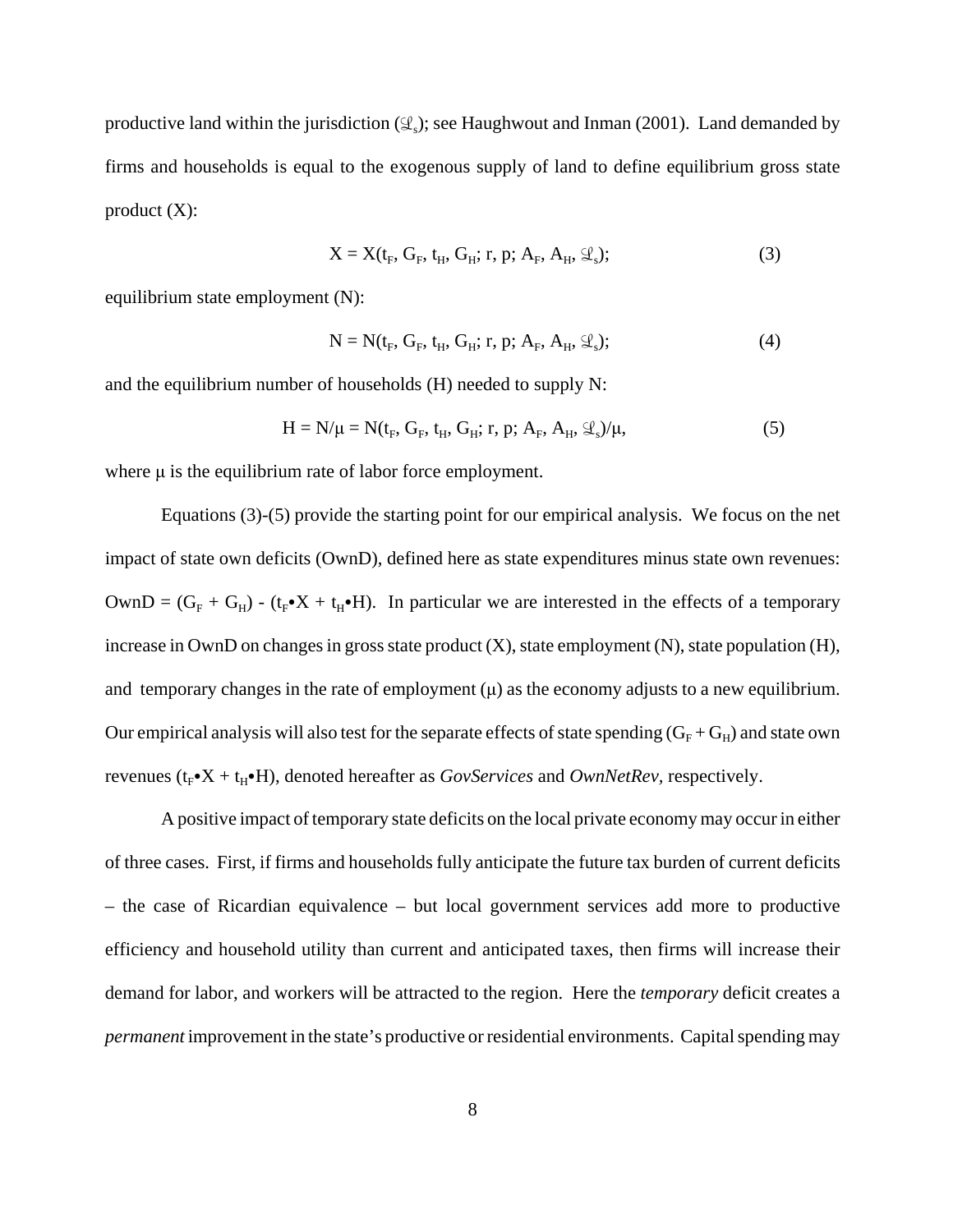be an example.

Second, if firms or households within the state are credit-constrained, temporary state deficits can ease that constraint by financing current period tax cuts for constrained firms and households to allow desired investment and consumption. If such state deficit financing overcomes a failure in the local capital markets, credit-constrained firms and households will be attracted to the state. Again, X, N, and H will rise in equilibrium. Deficit financing of scholarships to state universities may be an example.

Third, if firms and households are myopic and do not anticipate the future tax burdens of state own deficits, then deficits act as *de facto* fiscal transfers from future (perhaps future self) state residents or, in the case of bailouts, from residents of the full monetary union. Such transfers act to increase current period consumption and investment within the state, leading to an increase in X, N, and H. When deficits are repaid, however, firm and household taxes will rise, causing X, N, and H to fall back to their original equilibrium levels. If the eventual tax consequences of temporary deficits are perceived immediately, then there will be no change in  $X$ ,  $N$ , and  $H$ , even in the short run. That is, Ricardian equivalence will hold.

In each case it is plausible to assume a period of adjustment to the new economic equilibrium or, in the case of myopic firms and households, a period before the tax consequences of state deficits are recognized and the economy returns to its original equilibrium; see, for example, Wildasin (2000). We will estimate the effects of temporary own state deficits per capita (OwnD) on annual changes in N and H, each specified as an annual state growth rate  $(N, H)$ . The impact of OwnD on the growth rate of state economic output is not possible because of a re-definition of real state GSP by the Bureau of Economic Analysis during our sample period, making annual comparisons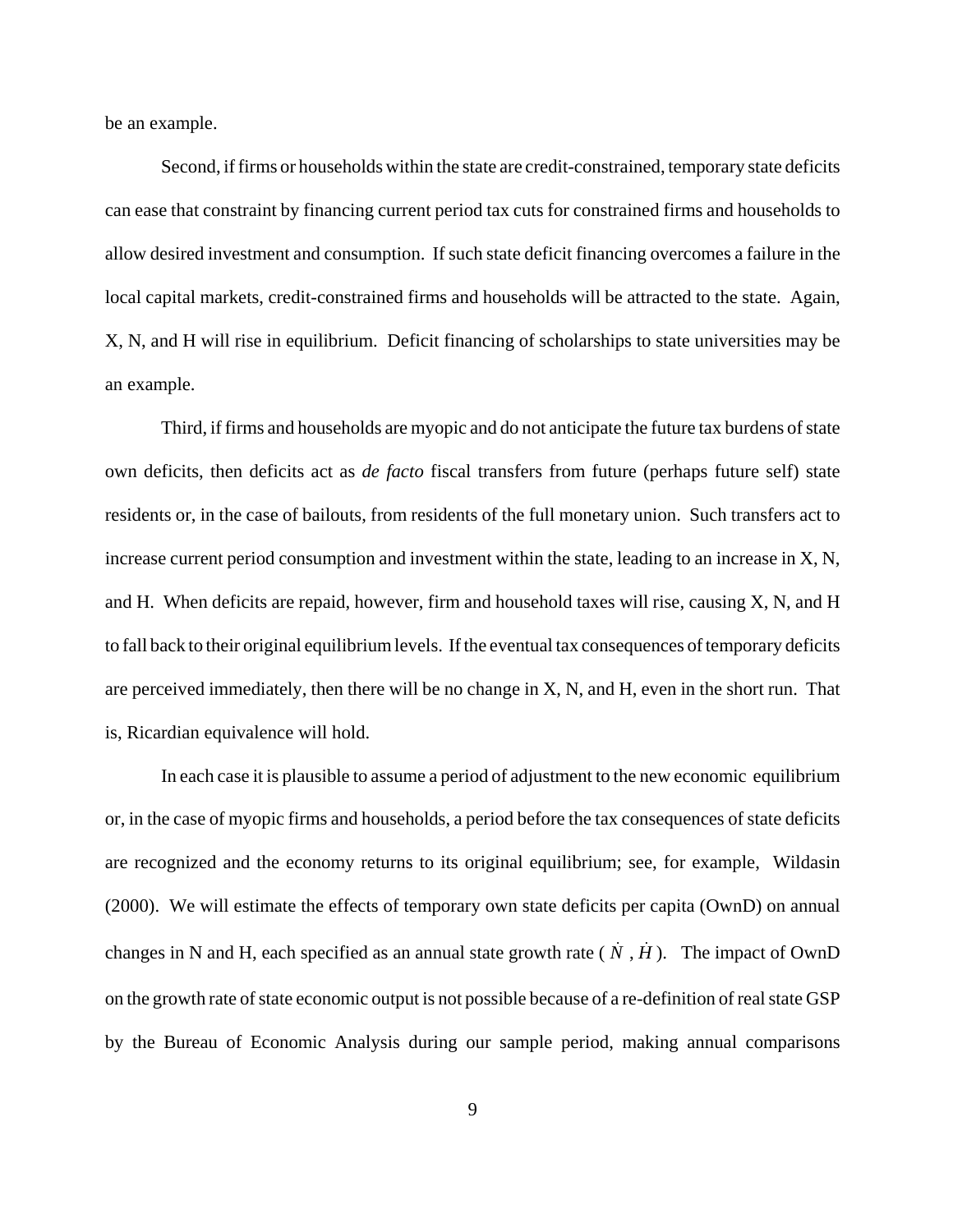inappropriate.

B. *State Spillovers*: In addition to any impact a state's deficit may have on its own economy, there may be consequences for other states' economies as well – that is, spillover effects onto the levels of jobs, output, and population of its neighbors. Temporary deficits that finance a permanent improvement in the state's firm or household amenities may draw firms, workers, and residents from other states. Here the spillover effects are negative. In contrast, temporary deficits that finance an expansion of household consumption or firm investment may expand state aggregate demand and then economic activity in neighboring states as state residents buy goods and services produced outside their state economy. Here the spillover effects are positive. Spillovers, whether negative or positive, may have global welfare implications and therefore argue for fiscal coordination of deficit policies among states within the union.

We will test for the presence of such fiscal spillovers among the 48 mainland states in two ways. Each measure uses an alternative specification of trade linkages between member states to define the reach of spillovers. Direct information on trade flows between U.S. states is not available, however. As a first alternative we combine information on each state's major industries with the national input-output matrix to approximate trade flows between productive enterprises across states. The matrix is specified by the shares of each of 63 industry inputs needed to produce one dollar of a "buy" state's gross state product multiplied by the national input-output matrix and then multiplied by the share of a "sell" state's production of those 63 industry inputs.<sup>2</sup> The resulting matrix connects

 $2$  We use the Bureau of Economic Analysis' 2010 specification of the national input-output matrix; see http://ww.bea.gov/iTabke/index\_industry.cfm. In computing this measure we assume that all inputs into state production are imported from outside the state. Unfortunately, there are no compelling measures for state "self-sufficiency" in production.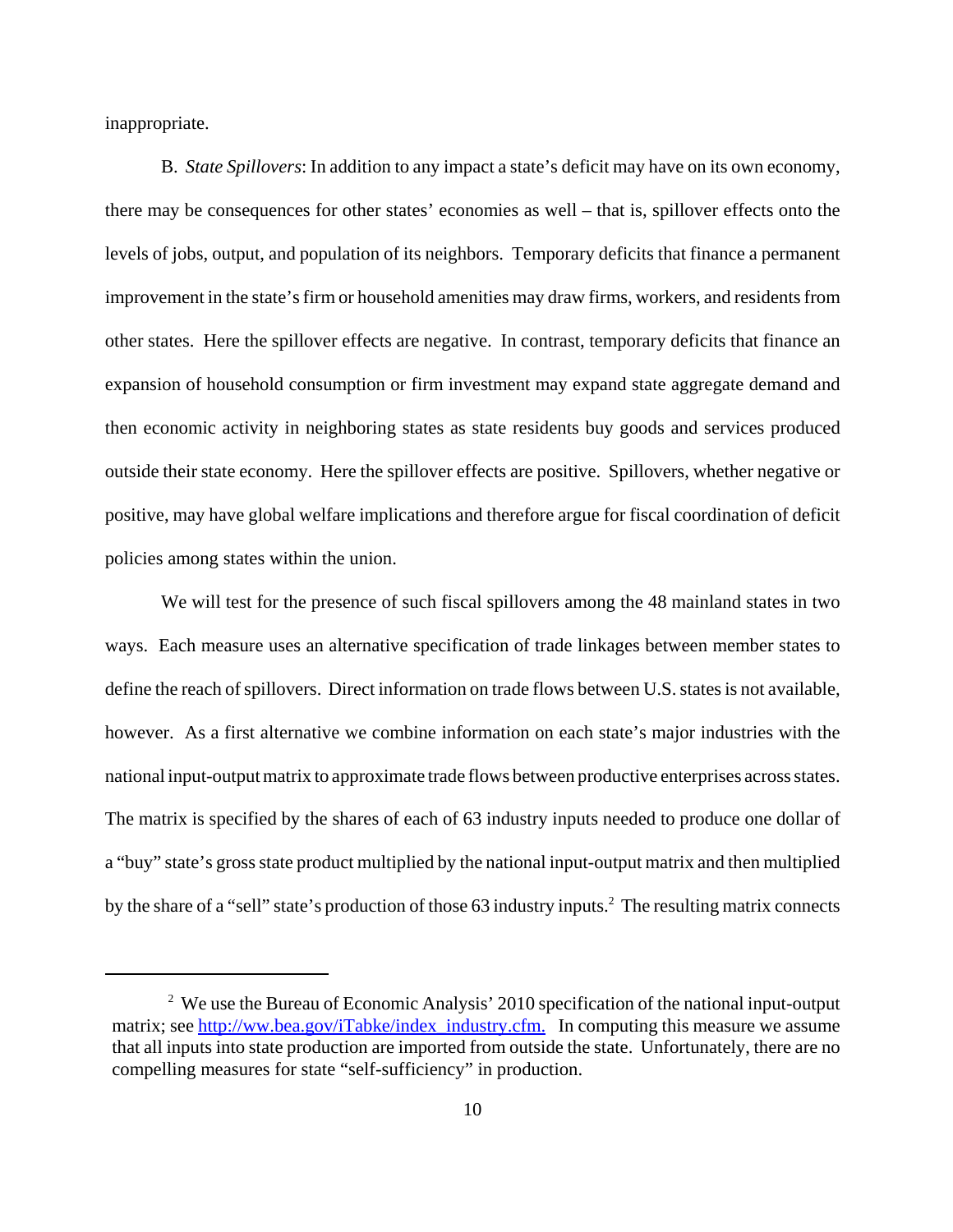each state's purchases of inputs needed to make one dollar of the state's output to the inputs supplied by all other states. States that are major "sellers" of inputs demanded by "buy" states will be closely linked to those states. We call this measure of states' economic interdependence *input-output* spillovers, denoted *IOSpillovers*. Because most states have multiple providers of their inputs and sell their outputs to many states, the state input-output spillover indices closely approximate the relative importance of a state's economy in the aggregate U.S. economy.<sup>3</sup>

The input-output measure of state linkages has the weakness, however, that it is a productionbased measure of state interdependencies and omits the final demands by the household sector for goods and services produced in other states. We therefore offer a second, more inclusive measure of state interdependencies that includes demand by the household sector. In this measure states are grouped by economic regions as specified by Crone (2004). Crone uses the Philadelphia Federal Reserve Bank's indices of coincident economic activity to first identify the cyclical components of each state's aggregate economy. He then applies cluster analysis to the resulting cyclical components to group the 48 contiguous states into eight regions with similar business cycles. Here the spillover measure connecting states will be the change in economic activity in a state's Crone-specified regional neighbors, excluding the change in the state itself. We call this measure of state interdependence the *regional* spillover measure, denoted *REGSpillovers*. Table 1 lists the states in

 $3$  For example, to produce an additional dollar of gross state product (GSP) in California the production in the average "seller" state needs to rise by about \$.01 (S.D. = .01). California's most important suppliers are New York (\$.03) and Texas (\$.04). Conversely, a \$1 increase in GSP production elsewhere in the country will mean an average \$.05 increase in production of California goods and services. It is this latter weighting – how exposed is California to demands elsewhere in the country – that we use as our measure of national spillovers that impact each state.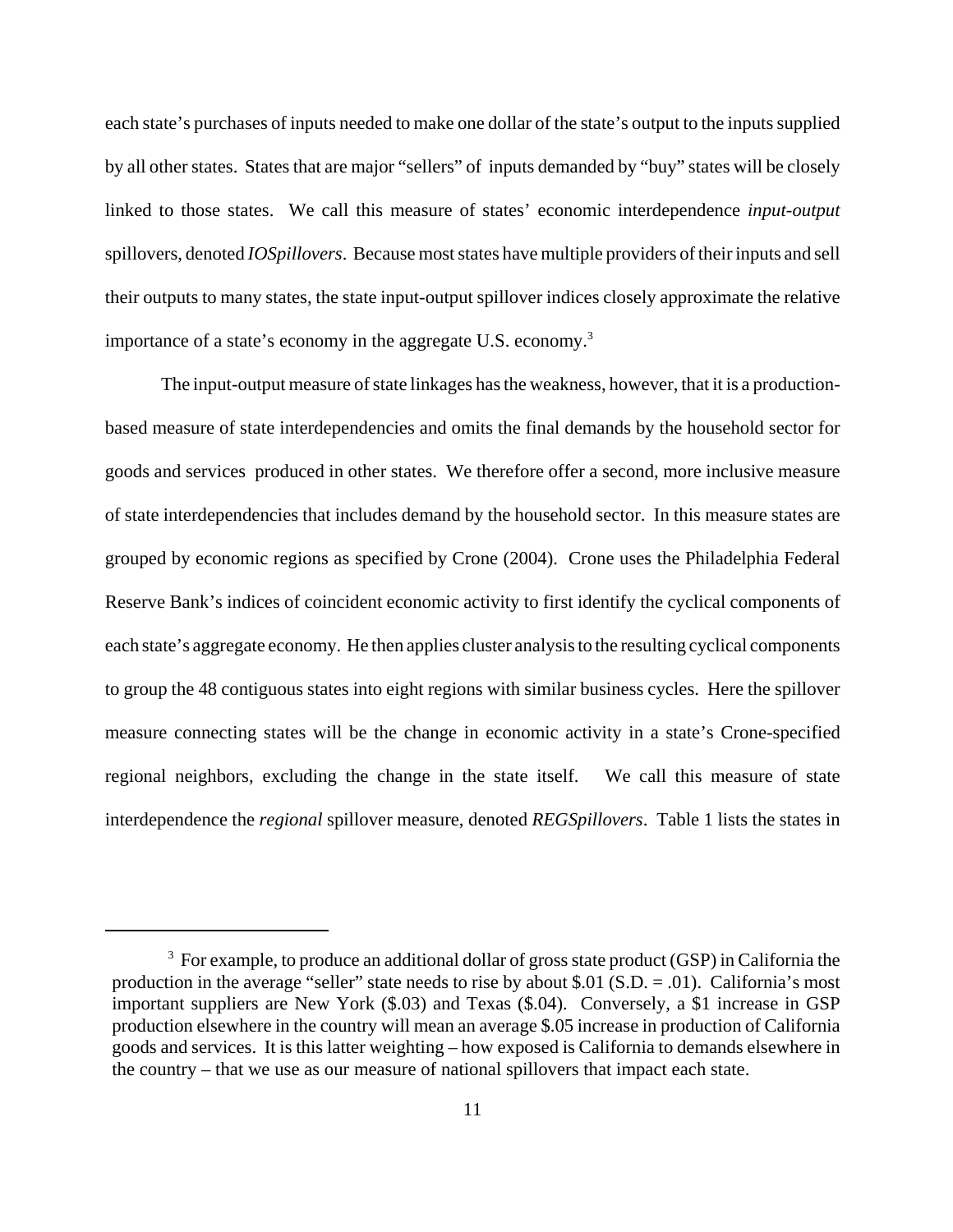each of the eight economic regions as specified by Crone.<sup>4</sup>

Economic activities specified to influence a given state's growth in jobs and population are the jobs and population growth, respectively, for that state's spillover "neighbors."5 Weightings used to reflect "neighborliness" are either the input-output weights or the Crone-region (state shares) weights. The correlation of the two measures of spillovers is .47 for job growth spillovers and .24 for population spillovers. We test for spillovers with both specifications. We anticipate the spillover variable based on the more economically inclusive within-region connections to show a larger spillover impact than those obtained using the input-output connections. Finally, both our measures may overstate spillovers among U.S. states, since they ignore purchases from non-U.S. suppliers. Unfortunately, data on the demand for foreign goods and services by a state's firms and households are not available.

#### **IV. Estimation and Results**

A. *Estimation*: We estimate the impact of each state's own deficit on the state's growth in jobs ( $\overline{N}$ ) and population from net migration ( $\overline{H}$ ) for a panel of the 48 mainland states for the period 1973-2009.<sup>6</sup> The growth specification for state jobs and population is preferred, first because it allows for adjustment lags of states' economies with respect to fiscal policies, and second, because

<sup>&</sup>lt;sup>4</sup> For evidence that the Crone economic regions are likely to capture most of the important economic spillovers across state economies, see Bronars and Jansen (1987).

<sup>&</sup>lt;sup>5</sup> We use outcome measures (growth in jobs and population) rather than policies (e.g., own state deficits) to avoid compounding policy interdependencies, say through yardstick competition, with economic interdependencies. We did test for the effects of a population weighted average of OwnD(-1) of neighboring states as a separate regressor to control for regional fiscal competition. The variable was never a statistically significant determinant of state growth rates.

<sup>&</sup>lt;sup>6</sup> The year 2010 is omitted from the analysis, since it stands as a significant outlier for both state deficits and state economies.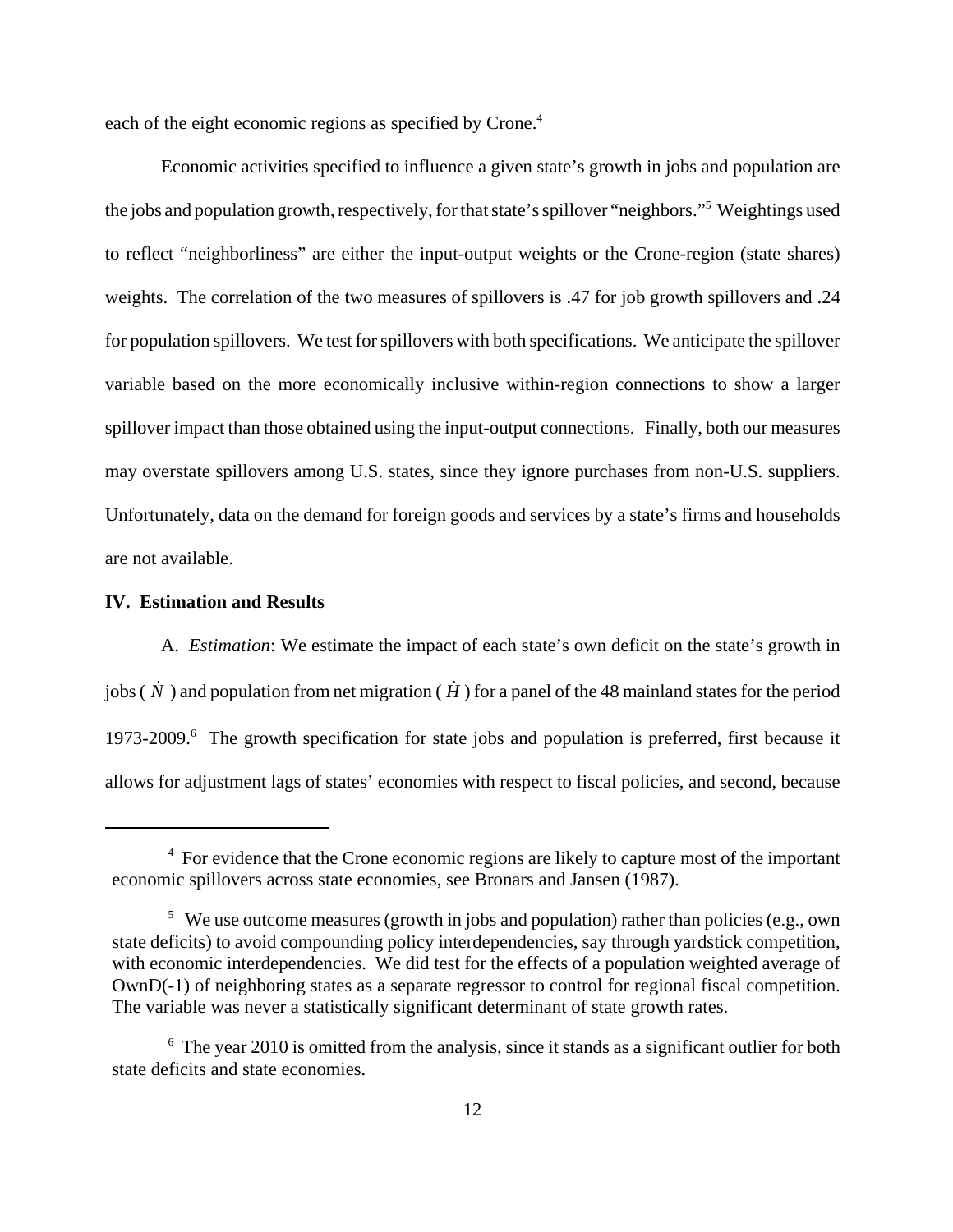it ensures stationarity of the relevant dependent variables. One- and two-period lagged values of growth rates are included in each equation to allow for adjustments in the dependent variables. Levels of state jobs (N) and population (H) are non-stationary by the Im-Persaran-Shin (2003) test for stationarity in panel data allowing for unit roots to differ across states; growth rates are stationary.

A state's own deficit per capita, denoted *OwnD*, is defined as the sum of state deficits from all accounts – general fund, capital fund, and insurance trust fund (including public employee pensions) – less federal aid paid to the state. OwnD is also stationary by the Im-Persaran-Shin test. Because our data are annual data and because it takes from one to four quarters before fiscal policy impacts the private economy, we lag OwnD one period; see Ramey (2011). Contemporary values and one-period lags of the two spillover variables, IOSpillovers and REGSpillovers, are as specified above and included alternatively in each growth equation. All fiscal variables are denominated in 2004 dollars, allowing for across-state variation with Wyoming 2004 prices as the base deflator.

In addition to OwnD we also include federal aid to states as a separate regressor in each growth equation, specified as *non-matching* federal aid to state and local government, denoted as *ZAID*. Matching aid is endogenous to state government spending and thus potentially endogenous to variations in state economic outcomes. Matching aid includes Medicaid, Aid to Families with Dependent Children (AFDC, to 1996), and federal highway aid. In 1996, AFDC funding was restructured as a lump-sum transfer without matching, known as Temporary Assistance for Needy Families (TANF), and was then included in ZAID. Always included in ZAID are all non-matching aid programs paid to states, including programs with explicit "pass-through" requirements for the states to fund local governments – for example, programs funded by the Elementary and Secondary Education Act. States have treated these programs as potential substitutes for their own support of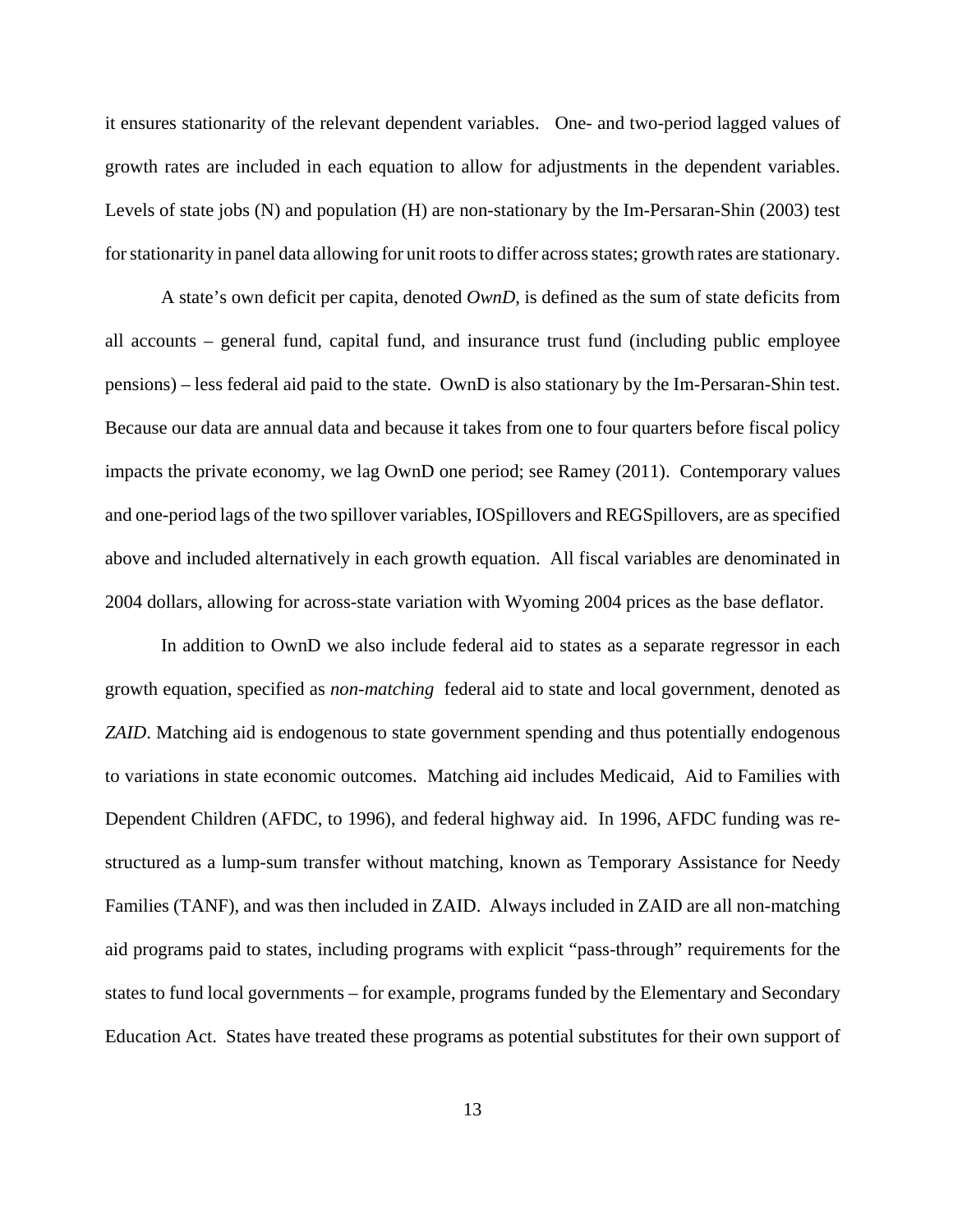local activities; see Craig and Inman (1982). Finally, also included in ZAID are payments to states as a result of the 1998 settlement with tobacco companies for reimbursement of state health expenditures due to smoking. As for OwnD, ZAID will be lagged one year in our regressions.

The underlying specifications for our job and population growth equations follow from Eqs. (3)-(5) above and suggest the need to control for initial levels of state firm and residential amenities  $(A_F, A_H)$  and state land area  $(\mathcal{L}_s)$ . We do so by including state fixed effects in each growth equation. Also included in each specification are common national interest rates and prices for state inputs and outputs. The potential influence of changes in these macro variables are captured by the inclusion of year fixed effects. The estimated equations have the final specification as:

$$
(\dot{N}, \dot{H}) = f(OwnD(-1), ZAID(-1), Spillovers; Controls) + vst,
$$

where  $v_{st} = v_t + v_s + v_{st}$ , with year ( $v_t$ ) fixed effects to control for common changes in aggregate demand and interest rates and state fixed effects  $(v<sub>s</sub>)$  to control for state amenities, state political and legal environments, and the land area of each state. The two spillover specifications – IOSpillovers and REGSpillovers – will be tested separately. Control variables included in each regression are lagged values of the spillover variables as a control for shocks to "neighboring" economies, changes in world energy prices interacted with whether the state is an energy-producing state, and changes in state productivity as measured from the state production function for manufacturing.<sup>7</sup> Our

 $^7$  Changes in world energy prices are from Hamilton (2003). Changes in state productivity in manufacturing is estimated as  $d\ln(\kappa_{st})/dt$ , where  $\ln(\kappa_{st})$  is computed as the residual from the state Cobb-Douglas production function linking state manufacturing output to state capital stocks and labor. Other within-state year controls generally found to be statistically insignificant and therefore excluded from our final results include decade-to-decade changes in the level of advanced education in the state (percent with college degrees or more) and in state urbanization (percent of population living in urban areas); losses from major natural disasters thought to impact the state economy; oil price changes interacted with whether the state could be considered a major consumer of energy; and population weighted changes in OwnD(-1) of the other states in each state's economic region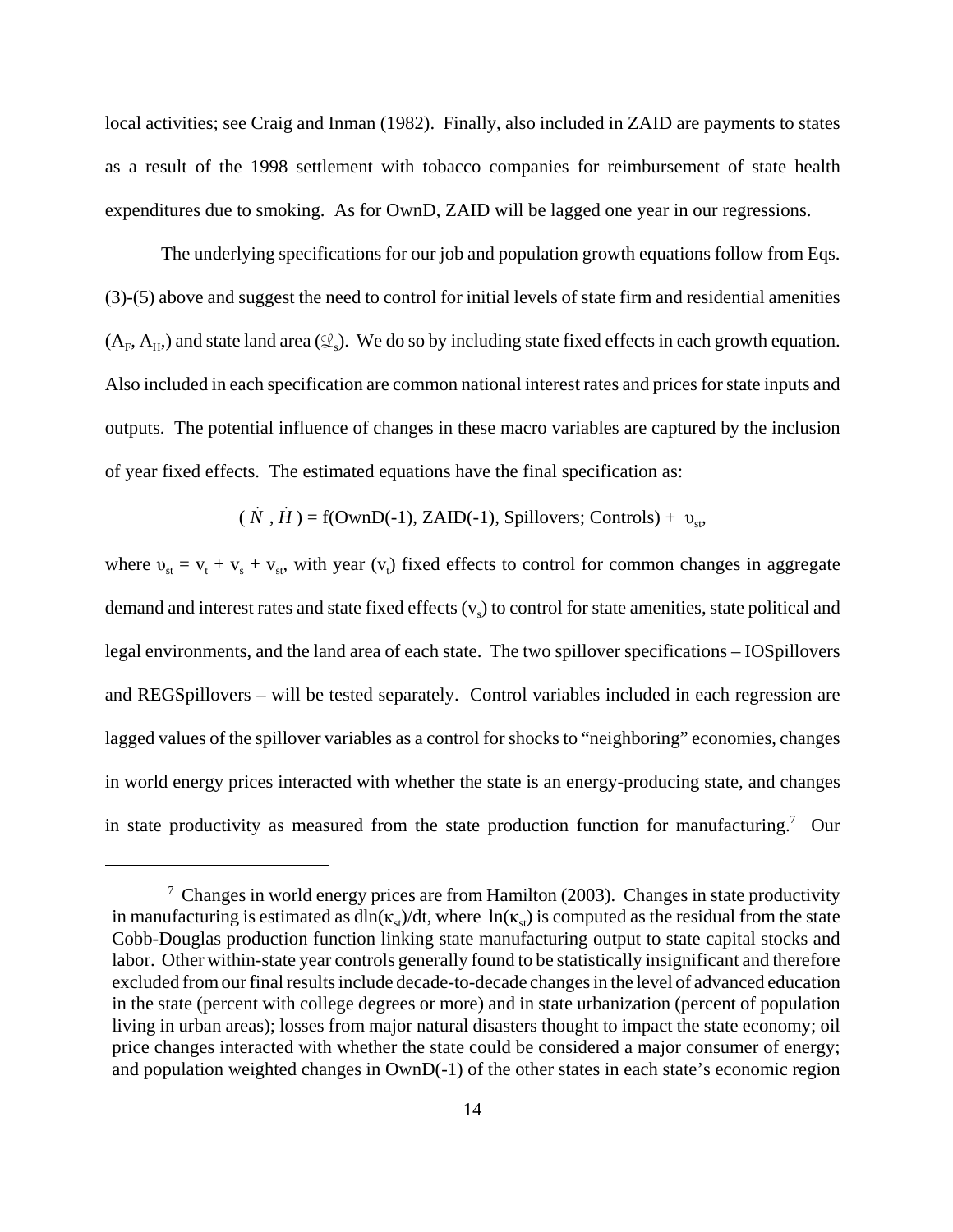estimation strategy corrects for serial correlation and heteroscedasticity in  $v<sub>st</sub>$ .

 Two important econometric issues remain when estimating our growth equations. First is the potential endogeneity of state own deficits, even when lagged one year. Unmeasured shocks to a state's economy will lower the measures of economic performance and at the same time increase the state's deficit. If these unmeasured shocks have an autocorrelated path, then they will be correlated with lagged OwnD and contemporary performance as well. Since deficits rise when the economy declines, the bias is likely to be downward; OLS results reported below confirm this negative bias.

 To correct for the possible endogeneity of OwnD, we instrument for OwnD using as instruments four- to six-year lags of OwnD. The identifying assumptions are, first, that deficit changes arising from fiscal choices of preceding legislative regimes have an institutional persistence helping to predict contemporaneous state deficits and, second that those lagged deficit changes are not correlated with the current economic performance of the state except through their impact on OwnD. For example, accumulated cash reserves from prior general fund surpluses or in capital or pension funds available from prior long-term debt each allows for funding current period OwnD. This first assumption is tested directly using the Stock-Yogo F test for weak instruments in the first stage of the IV regression. For our job growth equation we can reject the null hypothesis of weak instruments at the .95 level of confidence; see Table 2. For our population growth equation we can reject the null hypothesis of weak instruments at the .90 level of confidence; see Table 3. The second assumption is supported by the preponderance of macro-economic evidence for the time horizon of fiscal policy impacts as never longer than sixteen quarters and by results from the application of the

as a control for potential fiscal competition among economic neighbors. Finally, controlling for region-wide fixed effects had no statistically significant effect on our results.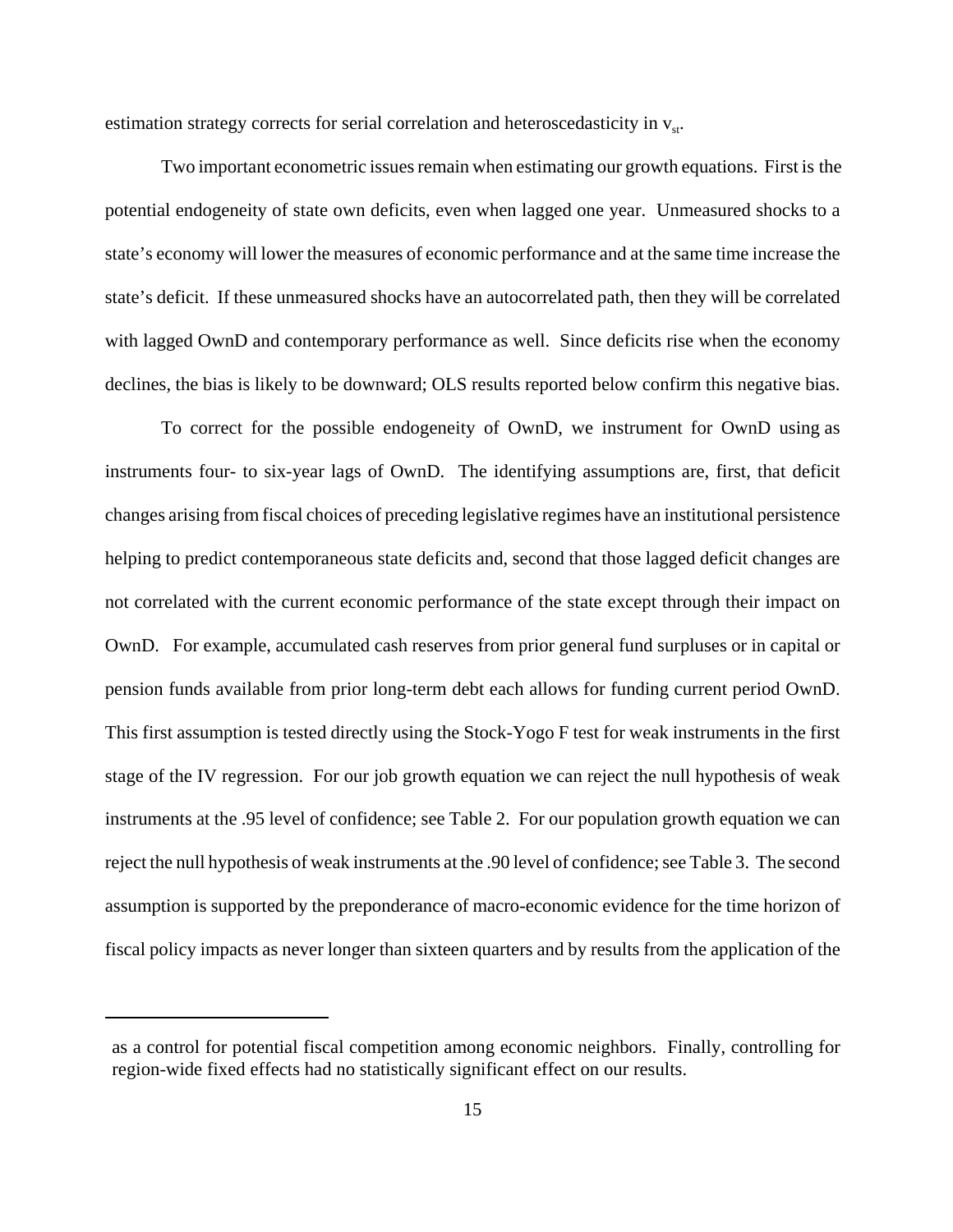Hansen and difference-in-Hansen tests for instrument exogeneity; see Tables 2 and 3. In particular, see Figure 3, which shows the estimated impact of state own deficits on the state's economy as exhausted within two years.

Second, each of our growth equations uses state fixed effects to control for state unique variables ( $A_F$ ,  $A_H$ , and  $\mathcal{L}_s$ ) setting initial conditions. To control for these state fixed effects, each growth equation is estimated in first differences as recommended by Caselli, Esquivel, and Lefort (1996). Because our data and specification define a dynamic panel, however, the resulting error term in the first differenced estimating equation is likely to be correlated with the first differences of the lagged dependent variables. Thus, the estimated coefficients for the lagged dependent variables will be biased. Holtz-Eakin, Newey, and Rosen (1988) provide an efficient GMM estimator for dynamic panels with fixed effects using long-lagged values of the dependent variables as instruments. There must be no evidence of serial correlation of the within-state errors  $(v_{st})$  for the longer lags. Arellano and Bond (1991) develop the test for within state serial correlation for second-order and longer lags, and we report those results for our GMM estimates; see Tables 2 and 3. The preferred GMM estimator also corrects standard errors for heteroscedasticity and first-order autocorrelation.<sup>8</sup>

B. *Results*: Col. (1) of Tables 2 and 3 provides the OLS estimates of the job growth and population growth equations, respectively. Both show a negative correlation between OwnD(-1) and the two outcome variables as would be expected when there are common omitted events causing both the local economy to decline and local deficits to rise. To control for this downward bias we instrument for OwnD(-1) using lags of OwnD(-1) from a previous legislative session, dated four, five, and six fiscal years prior. Prior to GMM estimation, we test for whether these instruments qualify

<sup>&</sup>lt;sup>8</sup> We use the "two-step differenced GMM" estimator as proposed in Windmeijer (2005).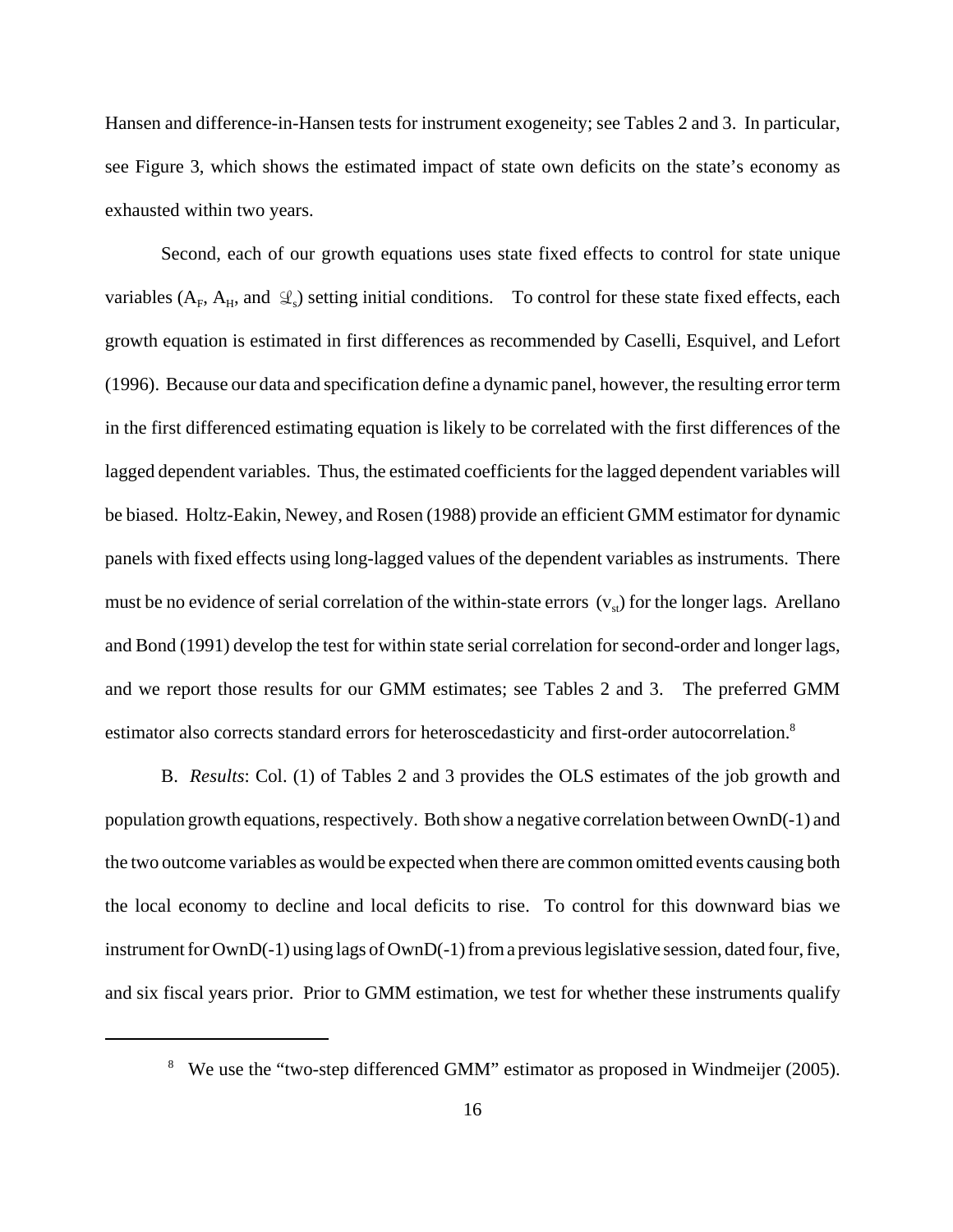as "strong" instruments for OwnD(-1) from the IV estimation of each equation. The resulting Stock-Yogo F test statistic for the null hypothesis of weak instruments is 10.06 for the job growth equation and 9.05 for the population growth equation; see Tables 2 and 3. The threshold value for the F statistic for 10 percent maximal relative bias between OLS and IV estimates is 9.08; see Stock, Wright, and Yogo (2002). We conclude that lags of (-4) to (-6) for OwnD qualify as strong instruments. In addition, Tables 2 and 3 report the Arellano-Bond test statistic for the null hypothesis of no second-order autocorrelation of the residuals for each of our regressions. In each case we cannot reject the null hypothesis of no second-order serial correlation supporting the use of longlagged values of the dependent variable as additional valid instruments.

 For estimation of the job and population growth equations using OwnNetRev(-1) and GovServices(-1) as the two components of OwnD (-1), we use the (-4) to (-6) year lags of the two fiscal variables as instruments. In this case the Stock-Yogo F test statistics for lagged revenues and lagged spending as strong instruments are 13.58 and 164.29, respectively, in the job growth equation and 16.83 and 188.89, respectively, in the population growth equation; see Tables 2 and 3, col. 6. We conclude that lags of  $(-4)$  to  $(-6)$  of OwnNetRev and GovServices are strong instruments for the two component fiscal variables of OwnD.

Also important for the validity of our instruments is that they are exogenous to the secondstage job and population growth equations. We use the Hansen test of overidentifying restrictions to test this assumption; see Tables 2 and 3. We cannot reject the null hypothesis that the instruments can be excluded from the second-stage equations. There is the potential problem in the GMM estimation of dynamic panels, however, that the Hansen test loses its power to identify exclusion when there are many instruments in the first stage where candidate instruments include long-lagged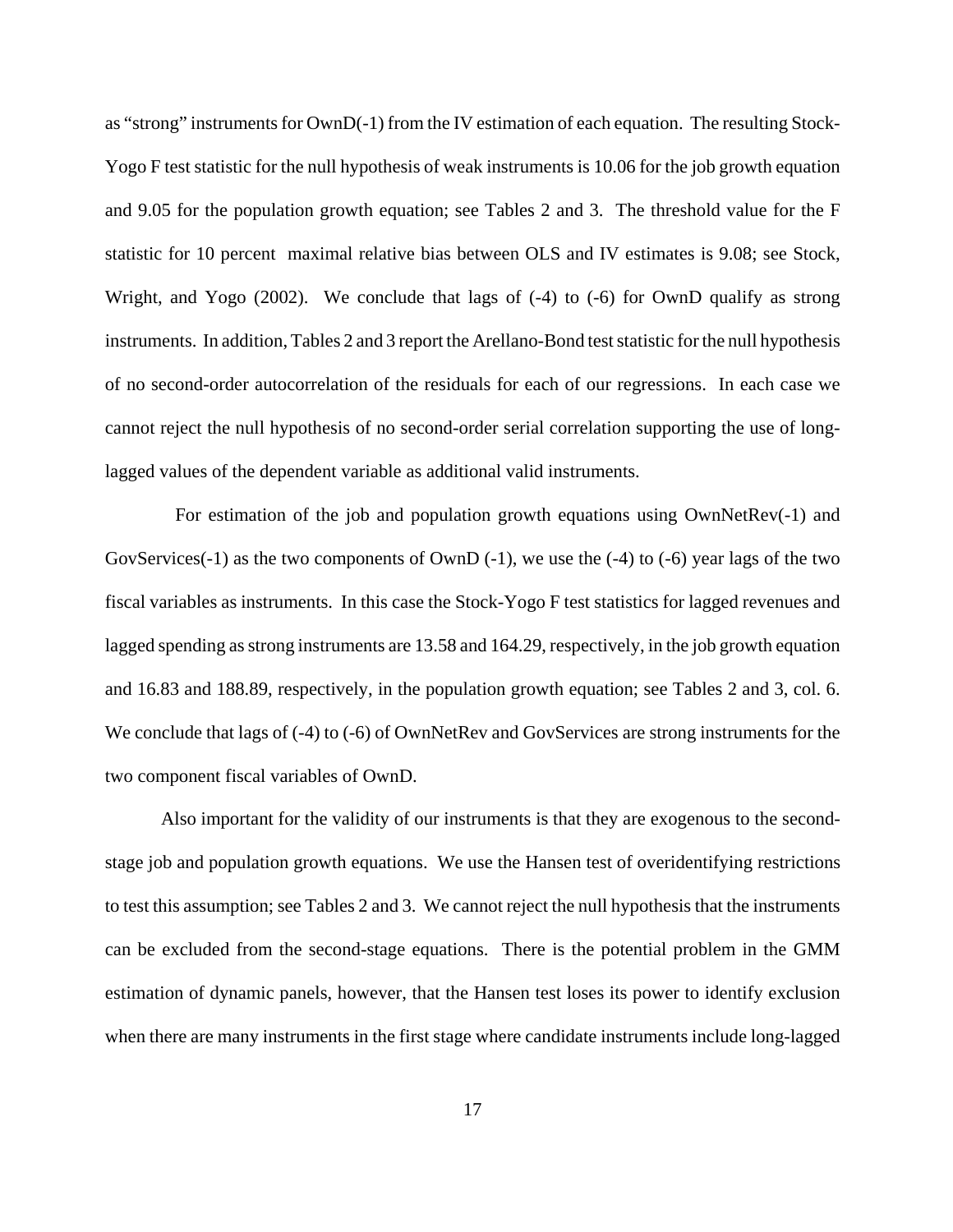values of the dependent and other included exogenous variables; see Roodman (2008). Restricting the set of instruments can offer substantial gains in power for exclusion tests; see Bowsher (2002).

 We have done so by limiting the number of lags of the dependent and exogenous variables used as instruments in first-stage estimation to no more than three. In an alternative specification of our core model, we have also estimated our job and population growth equations excluding year fixed effects; see Tables 2 and 3, col. (5). Here too we fail to reject the null hypothesis of instrument exclusion from the second stage.<sup>9</sup> Finally, we report the test statistic for the difference-in-Hansen test for exclusion of only our primary instruments for OwnD(-1), OwnNetRev(-1) and GovServices(-1) specified as lags (-4) to (-6) of each variable; by this test too we fail to reject the null hypothesis that the instruments are excluded from the second-stage equations.

Our core results appear in Tables 2 and 3. After instrumenting for the endogeneity of OwnD(- 1), we find that own state deficits now have a positive impact on state job growth one year after deficit spending; see Table 2, cols. (2)-(5). The GMM estimated coefficients are statistically significant at the 95 percent confidence level and the resulting estimated impact on job growth is economically important. For example, a one-standard-deviation increase in state deficits over the last ten years of our sample period of \$390/person will increase the rate of job growth in the subsequent calendar year by .012 (= .00003 *x* \$390; Table 2, col. 4) to perhaps .016 (= .00004 *x* \$390; Table 2, cols. 2 and 3), compared to a sample mean rate of job growth of .018. For an average state in our sample period with employment of 2.816 million jobs, this is an increase of 33,800 (= .012 *x* 2.816

<sup>&</sup>lt;sup>9</sup> While omitting year fixed effects gives us confidence that our primary instruments can be thought of as excluded from the growth equation, those variables are necessary to control for possible bias in our estimates of the marginal effects of OwnD(-1) on job and population growth. See footnote 10 below.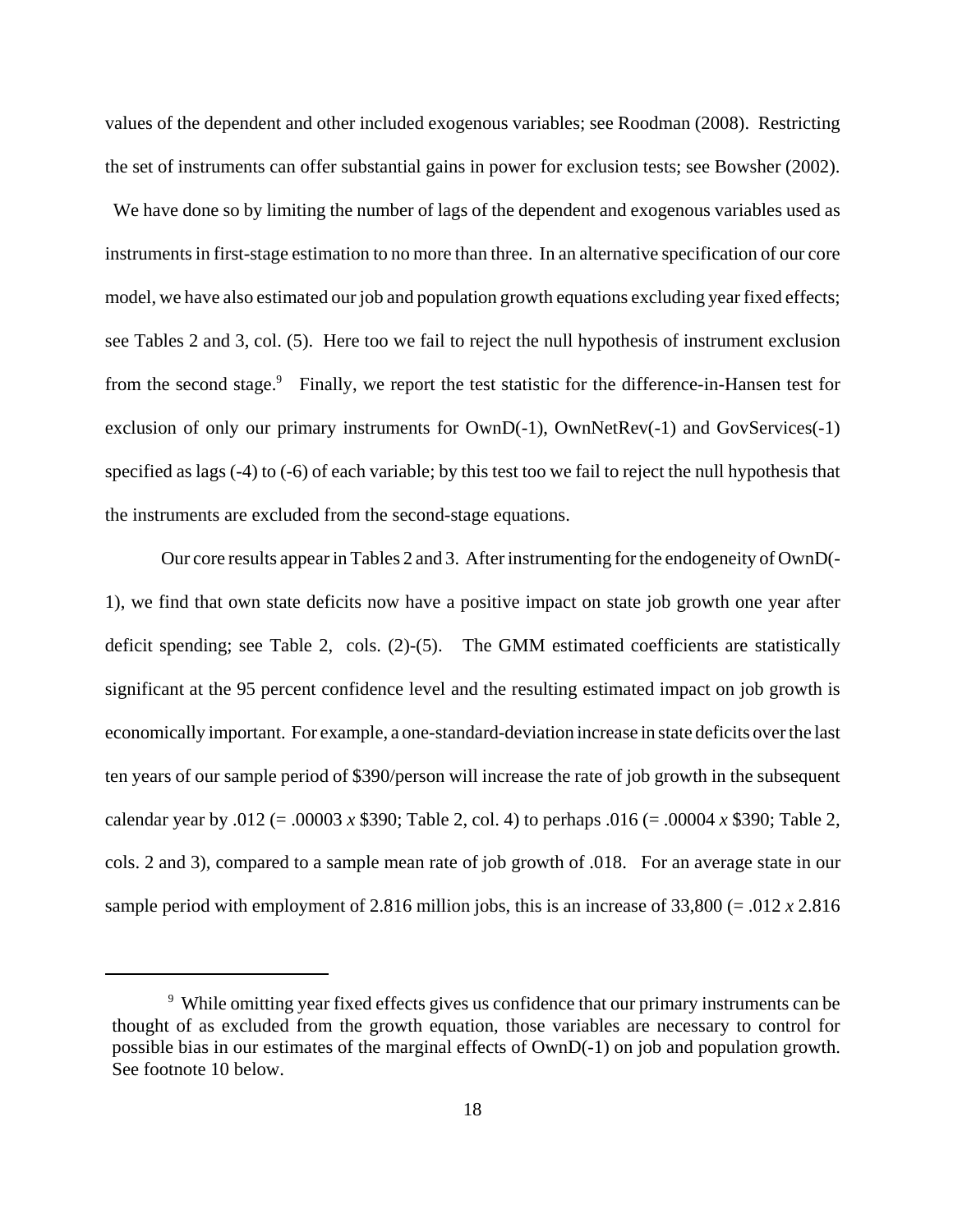million) to 45,000 (= .016 *x* 2.816 million) state jobs. For our sample's average state with a population of 6.222 million residents, the present value cost/job ranges from \$53,857/job to \$71,809/job (= [\$390/person *x* 6.222 million]/new jobs).

State deficits not only create jobs within the deficit state, but there is direct evidence of positive job spillovers to its economic neighbors. Both IOSpillovers and REGSpillovers show a positive effect on other states' job growth. The estimated effects are strongest, both statistically and economically, for neighbors within the economic region as defined in Table 1. The estimated coefficient for REGSpillover implies that a 1 percent increase in the rate of job growth among *all* of a state's *regional* neighbors will increase the state's rate of job growth by six tenths of 1 percent. In contrast, the estimated coefficient for IOSpillovers implies that a 1 percent increase in the rate of job growth among *all* of the state's *national* neighbors will increase the state's rate of job growth by onetenth of 1 percent. The larger estimated impact for regional spillovers seems plausible. The regional spillover variable is defined to include all economic activities between the states, including consumer demand, while the input-output measure is restricted to production relationships between state  $firms.<sup>10</sup>$ 

<sup>&</sup>lt;sup>10</sup> Even the estimates for REGSpillovers may be an underestimate of the full spillover effects. Our referee suggested one additional test for aggregate spillover effects and that was to repeat our core regression but omit year fixed effects. Including year fixed effects not only controls for common macro-economic shocks to state economies but also for the level of deficits in all other states. To the extent that a state's own deficit correlates with other states' deficits in a year – i.e., all states trying to stimulate their economies – these "aggregate" effects will be captured as part of year fixed effects. By omitting year fixed effects, the OwnD(-1) variable could then include these correlated effects of other states' deficits. This alternative specification for job growth appears in Tables 2 and 3, col. 5. The estimated coefficient for OwnD(-1) remains positive and is statistically significant but is in fact smaller than the estimate with year fixed effects included. Even after including the national rate of unemployment in these regressions, we suspect that omitting controls for year-to-year variation in the aggregate economy leads to a downward bias in the estimate of the effects of OwnD(-1) on state job growth. When the aggregate economy is in decline, state job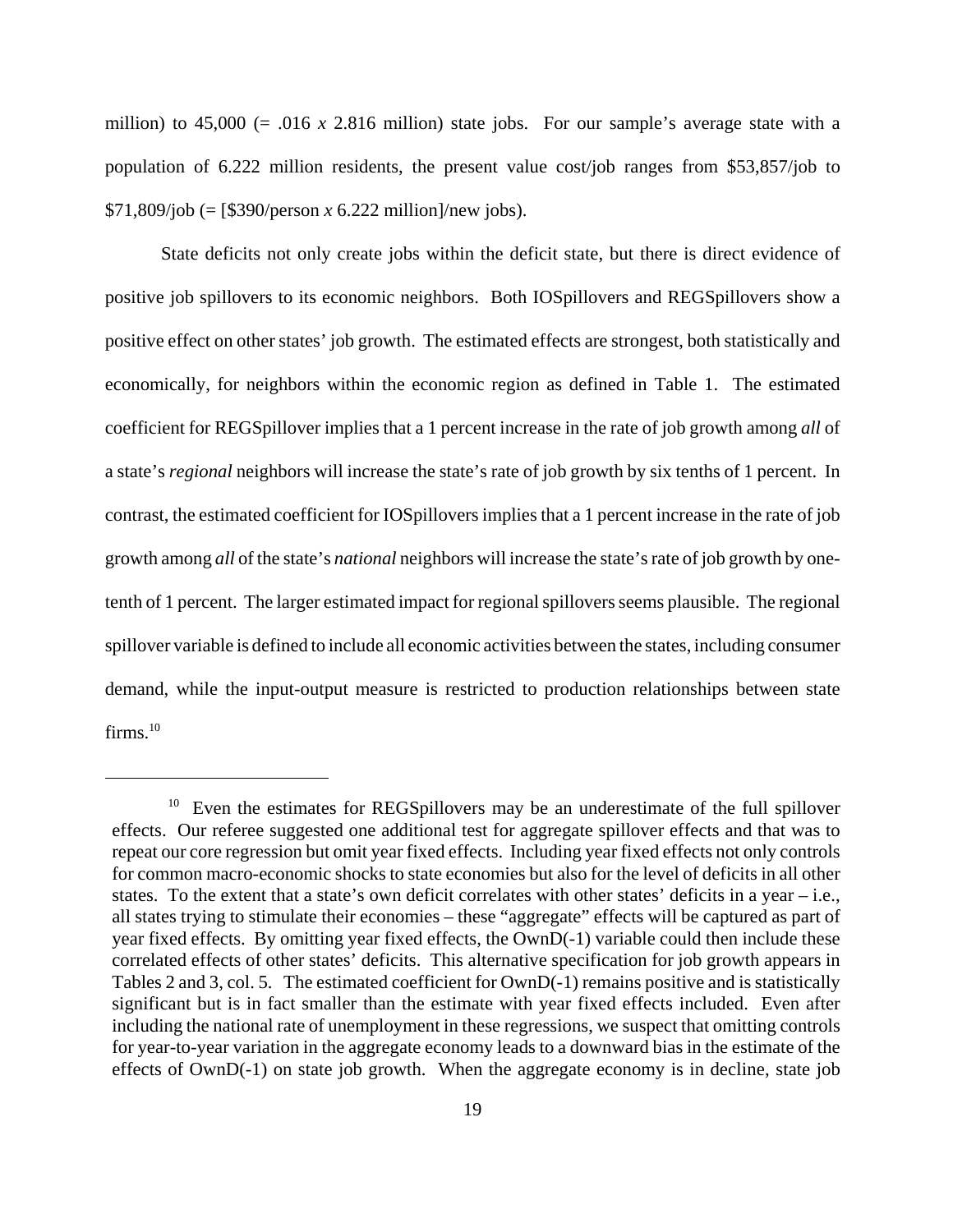Tables 2, col. (6) provides separate estimates for the fiscal components of OwnD(-1). State own deficits are defined as spending on government services less state own revenues by all funds. We follow the specification used in studies of the macro-economic effects of tax policy and define revenues as *net* state revenues specified as own state revenues collected *minus* all transfers paid to households including welfare payments, Medicaid payments, unemployment insurance, and pensions for retired public employees. We also deduct state payments to local governments, viewing such payments as transfers to households for local tax relief or local spending. As for own state deficits we lag the variable one year, denoted as *OwnNetRev(-1)*. Spending on government services is also lagged, denoted as *GovServices(-1)*, and now excludes all transfer payments. Service spending does include wages paid to state public employees, spending on purchased goods and services, and state infrastructure spending. As noted, we instrument for GovServices(-1) and OwnNetRev(-1) with their four- to six-year lags.

OwnNetRev(-1) has a statistically significant negative effect on state job growth. Raising state tax revenues depresses job growth, while returning revenues as transfers to households improve growth. The negative effect of net revenues on job growth is consistent with previous estimates for state and local economies (e.g., Helms, 1985) and for the macro-economy as well (Romer and Romer, 2010). GovServices(-1) has a positive but statistically insignificant effect on state job growth.<sup>11</sup> This

growth is low and state deficits are high. Including year fixed effects controls for this possible bias. Still, to the extent that our estimates with year fixed effects do control for the spillover benefits from other states' deficits, our reported estimates for OwnD(-1) should be viewed as a lower bound to total job effects when all states react in unison.

 $11$  While not a central concern of this study, the estimated effect of non-matching federal-tostate aid, denoted as ZAid(-1) in Tables 2 and 3, deserves comment. The effect is generally negative and most often statistically insignificant. We are reluctant to conclude that such assistance depresses state economic growth. More likely such programs include a redistributive component that channels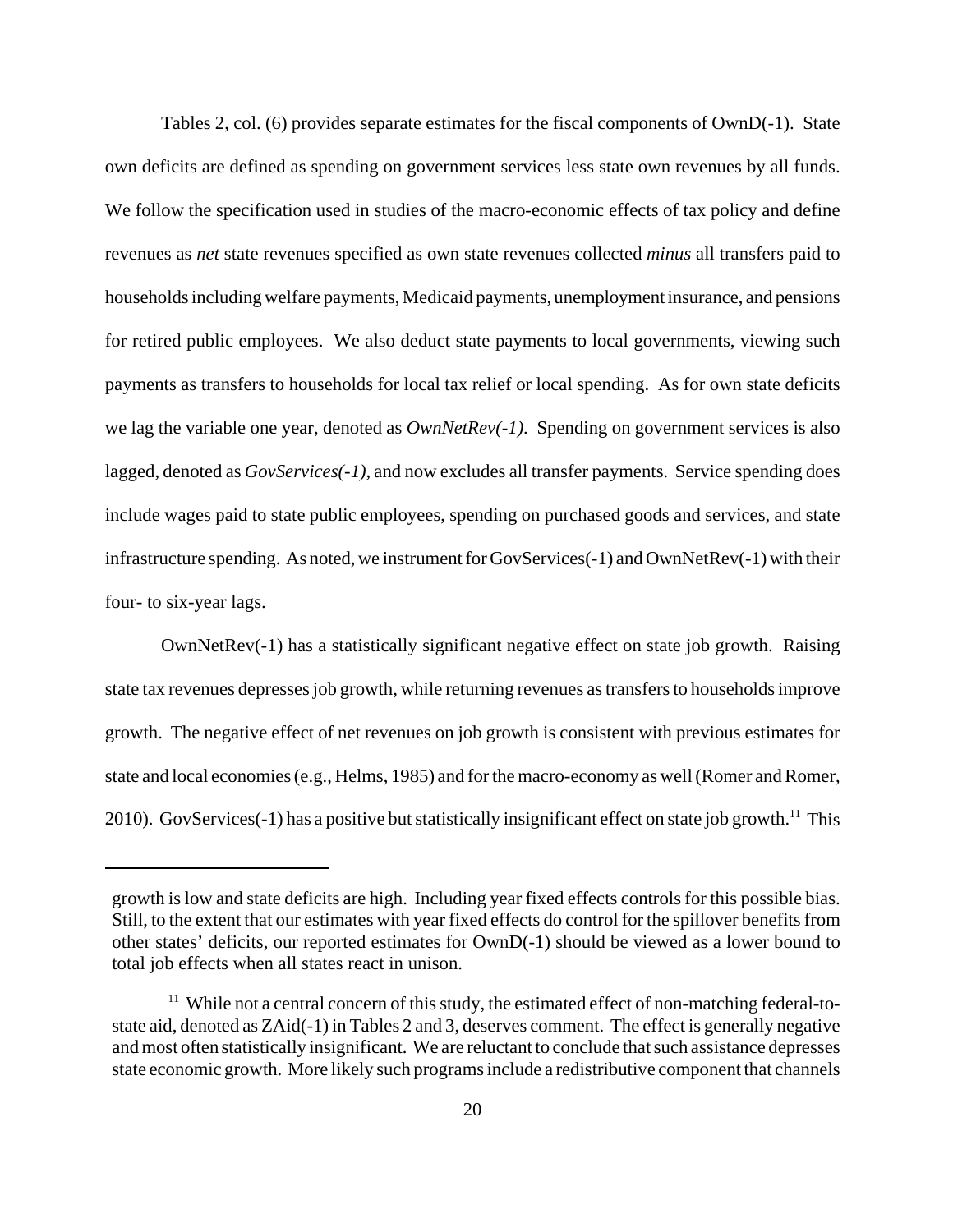result too mirrors previous estimates; see Holtz-Eakin (1994). Importantly for our work here, the revenue and expenditure components provide impact estimates of the same order of magnitude and statistical significance as those for OwnD(-1).

The effects of OwnD(-1) on state population growth through net migration (including possible foreign migrants) are statistically insignificant or, if significant, quantitatively small in impact; see Table 3, cols. (2)-(5). Similar insignificant effects are observed when  $OwnD(-1)$  is separated into OwnNetRev(-1) and GovServices(-1); Table 3, col. (6). This makes sense if state job gains from the temporary deficit are thought to be short lived, a conclusion consistent with our impulse response function for the effects of OwnD on job growth in Figure 3. Finally, Table 3, col. (7) provides an estimate of the impact of OwnD(-1) on the deficit state's rate of employment, μ. The effect is positive but statistically insignificant.

Spillover effects of population growth outside the state are statistically significant, however, but small in magnitude as well and consistent with within-state effects. For the IOSpillovers specification, a temporary increase in OwnD(-1) leads to an increase in the deficit state's population and, from the negative coefficient on IOSpillovers, to a *decline* in the population of all other states nationally. For the REGSpillovers specification, a temporary increase in OwnD(-1) leads to more residents in the deficit state and, from the positive coefficient on REGSpillovers, to an *increase* in the populations of the other states in the economic region. Together the two results imply a gain in population for the deficit state and its regional neighbors and a population loss for all other states,

more aid to declining states. To correct for this downward bias one would need an instrument for ZAid. For more precise estimates of the effects of federal aid on local economies, see Suárez Serrato and Wingender (2011).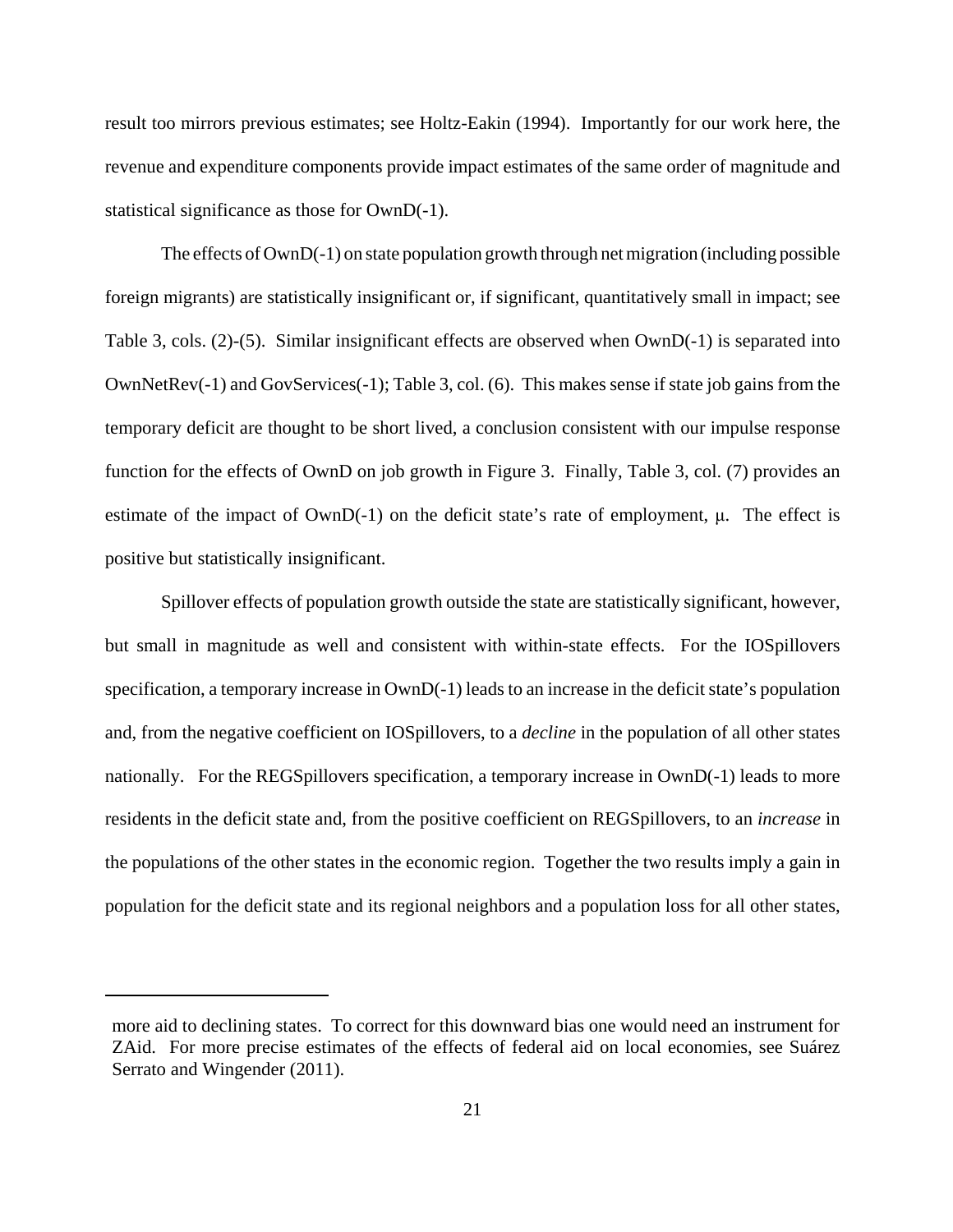a result suggestive of a region-wide job search by new residents.<sup>12</sup>

Combining the estimated effects of OwnD(-1) on new jobs, on new residents, and on changes in the rate of state employment allows us to estimate who benefits from the increase in state debt. Will it be current residents through protection of their existing jobs, current residents through new employment opportunities, or outside residents moving in to "steal" new state jobs? A simple example provides the answer. From Table 2, col. (4), we find that a one-standard-deviation increase in state deficits of \$390 will increase the rate of state job growth by .012 (= .00003 *x* \$390) or, for the average state in our sample with 2.816 million jobs, an increase of 33,800 jobs. From Table 3, col. (7), we estimate that the state rate of employment will rise by .0020 (= .000005  $\chi$  \$390) from its mean of .942 to .944. For the average state's labor force of 2.989 million potential workers, this means saving 6,000 jobs of those already working  $(= .002 \times 2.989 \text{ million})$ . Finally, new residents are estimated to take about 7,200 of the new jobs. This follows from fact that the \$390/person deficit

<sup>&</sup>lt;sup>12</sup> Two calculations provide a sense of the magnitude of these estimated population effects. First, we estimate that with a one-standard-deviation increase in state own deficits of \$390/person, state population growth rates will increase by .0027 (=.000007 *x* \$390) and increase population in the average state by 17,000 new residents  $(= .0027 \times 6.222 \text{ million residents})$ . Second, from the spillover variables we can compute the change in populations outside the state. For IOSpillovers, the average "weight" for one state's increase in population growth is .015 so that the deficit state's impact on the value of IOSpillovers will therefore be .00004 ( $= .0027 x .015$ ). From the estimated spillover effect of -2.004 for IOSpillovers, this means a decline in the population growth rate of each of the other states of about -.00008 (= -2 *x* .00004) or about 500 residents (= -.00008 *x* 6.222 million). The typical economic region has six states. Thus 42 states will be "sending" 500 residents each into the region for a total in-migration of 21,000 residents, 17,000 of whom will settle in the original deficit state and 4,000 of whom will settle in the other five states. REGSpillover measures this population gain for the region's other states. The implied regional job search process is reminiscent of the 1950's "Caterpillar trail," where job-seekers from the South went first to Peoria, Illinois (home of Caterpillar Tractor), then to Gary, Chicago, Milwaukee, Green Bay, and finally Minneapolis-St. Paul in search of work.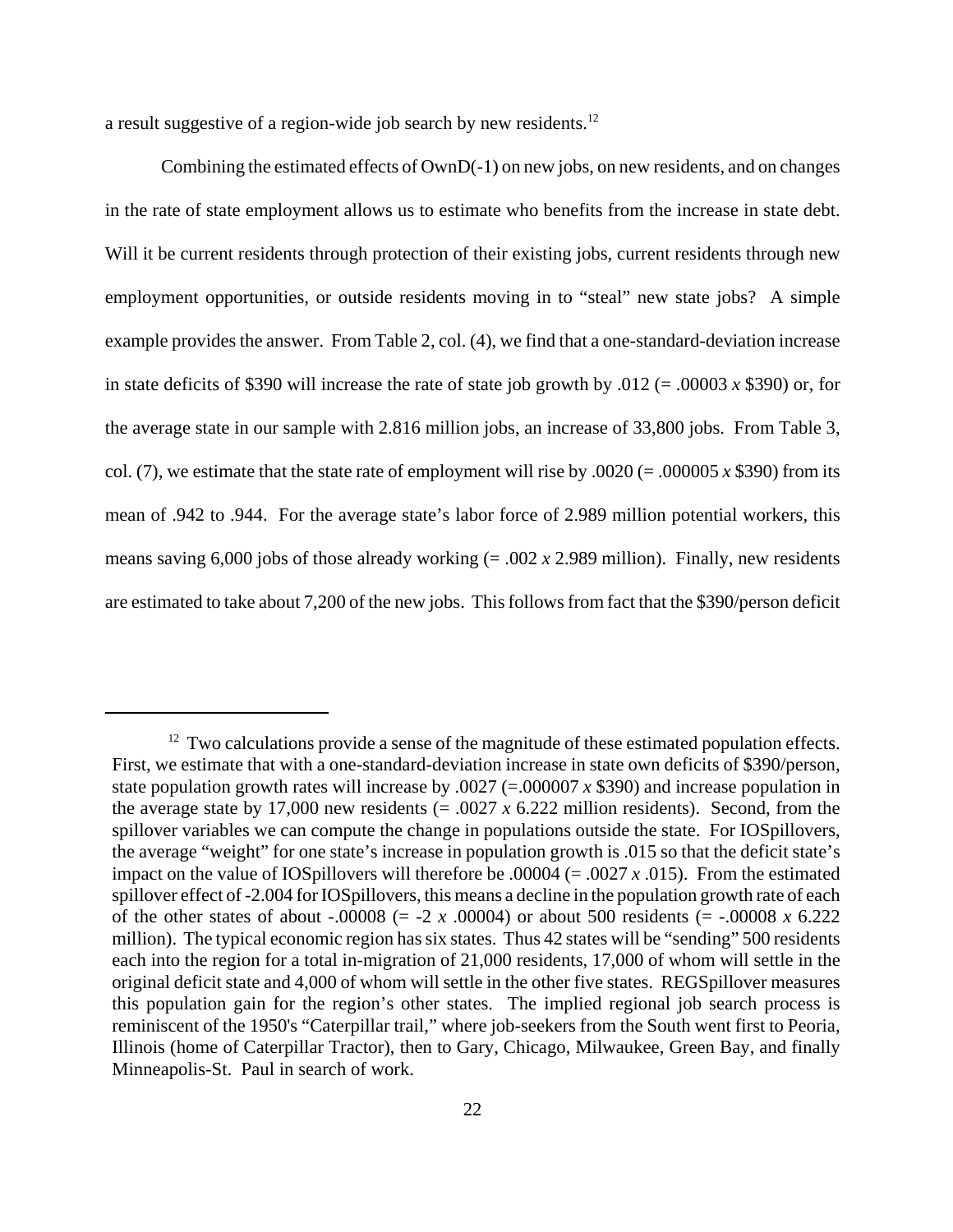increases own state population from net migration by about  $17,000$ .<sup>13</sup> About 45 percent of current state residents participate in the labor market. If the new residents participate and are employed at the same rates as current residents, then 7,200 new workers, in jobs, will come from outside the state  $(7,200 = 17,000 \times .45 \times .944)$ . This leaves  $20,600 (= 33,800 - 6,000 - 7,200)$  of the new jobs to be filled by current state residents who now enter the labor force. All told, 18 percent of the new jobs are filled by protecting work for residents already employed, 21 percent are filled by non-residents moving into the state, and 61 percent by current state residents who enter the labor force and find work. The majority of beneficiaries of state own deficits, approximately 79 percent, are residents of the deficit state.

The gain in jobs is short-lived, however. Figure 3 provides an estimate of the impulse response function using the direct projection method of Jordá (2005) for state employment growth following a one year, 1 percent increase in state own deficits represented as the percent increase in state job growth. The estimated effect is shown as a solid line and the 95 percent confidence interval as dashed lines. Three conclusions follow from these estimates. First as noted, the impact of a current period increase in state own deficits will increase state employment one year hence. An increase in a state's own deficit during FY 2008, for example, will increase jobs over the calendar year 2009, a response time as short as two quarters or as long as ten quarters. By calendar year 2010, however, there are no longer significant effects on state jobs. Second, the lack of a permanent effect on jobs suggests that historically at least state deficit financing has not been funding productive new state infrastructure  $(A_F)$  or residential amenities  $(A_H)$ , leading to a permanently more attractive state economy. Third, the observed statistically significant *negative* effect of today's deficits on jobs eight

<sup>&</sup>lt;sup>13</sup> See footnote 12 above.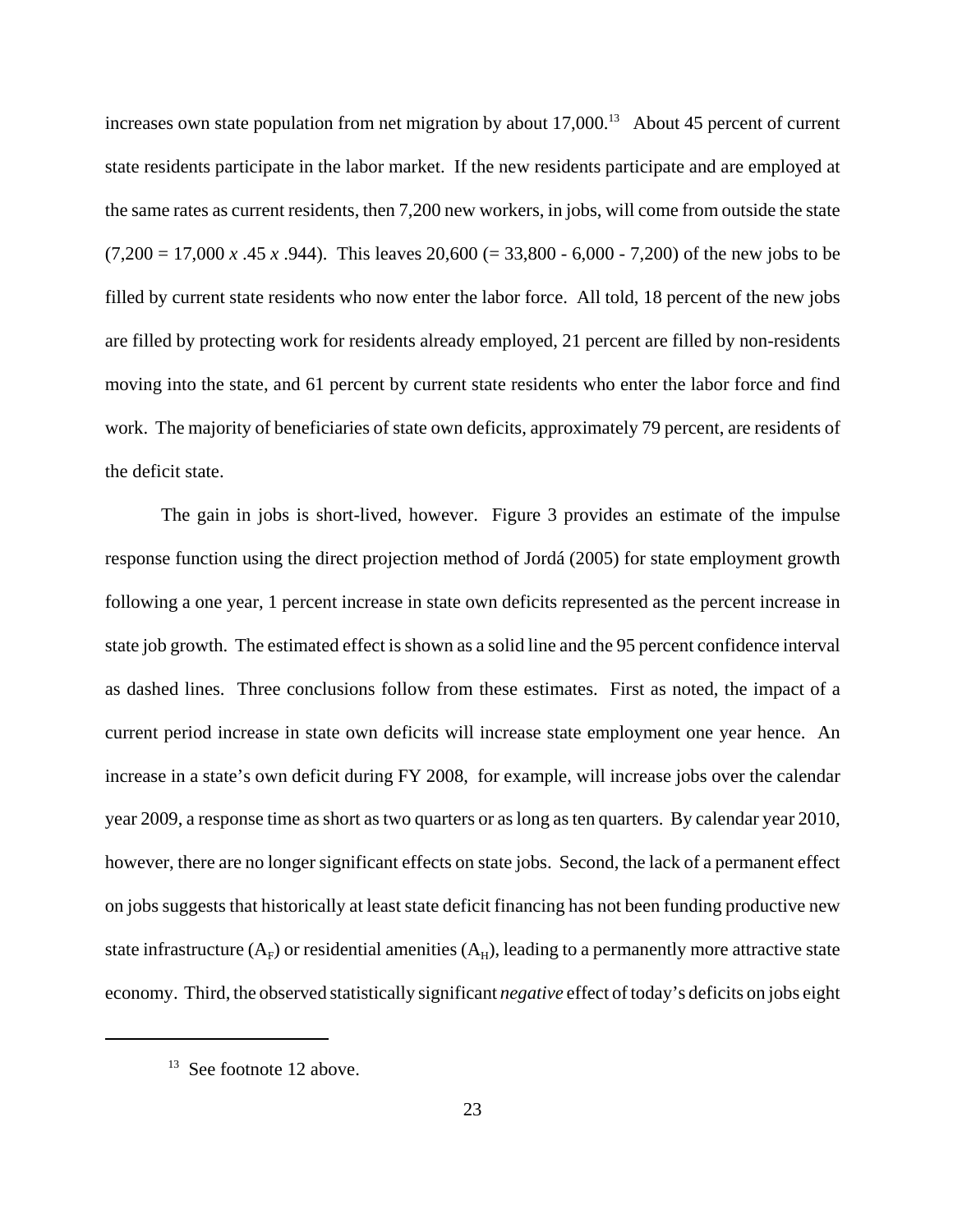to ten years from the date of deficit financing is consistent with jobs declining when taxes rise to repay debt. This third result rejects strong Ricardian equivalence for state deficit financing.

#### **V. Local Deficits and Local Jobs**

Table 4 provides a policy experiment based on the results in Table 2, asking what an increase in state own deficits would mean for jobs both in the deficit state(s) and in its surrounding economic neighbors. We focus on the largest state in each of the eight Crone economic regions; the economic neighbors are the other states within the region. The year chosen for the deficit increase is FY 2008, the first year of the Great Recession. Projected job impacts will occur over calendar year 2009.14 The level of the simulated state deficit increase is set equal to \$390/person, the one standard deviation of all state deficits over the period 2000-2007. These deficits have been funded by increases in the general fund deficit, the capital fund deficit, the unemployment insurance fund deficit, or the pension fund deficit. Use of the latter three funds for deficit financing is still available to states constrained by strong balanced budget rules on their general fund. This \$390/person deficit is from 6 to as much as 15 percent of each of the largest state's own fund revenues in FY 2008 and will require a sizeable increase in state spending and transfers or a significant reduction in state taxes and fees.

Three alternative simulations are presented in Table 4. The upper panel of Table 4 illustrates the impact on state jobs of a deficit increase in the largest state alone, with no new deficits by its (Crone) regional neighbors. The middle panel shows the impact of deficits by all other states in the region, *except* the largest state. These two panels illustrate the potential spillovers across states, first from the largest state to its neighbors and then from the neighbors to the largest state. The lower

 $14$  There is no evidence of significant job creation after the first year following the temporary increase in state own deficits; see Figure 3.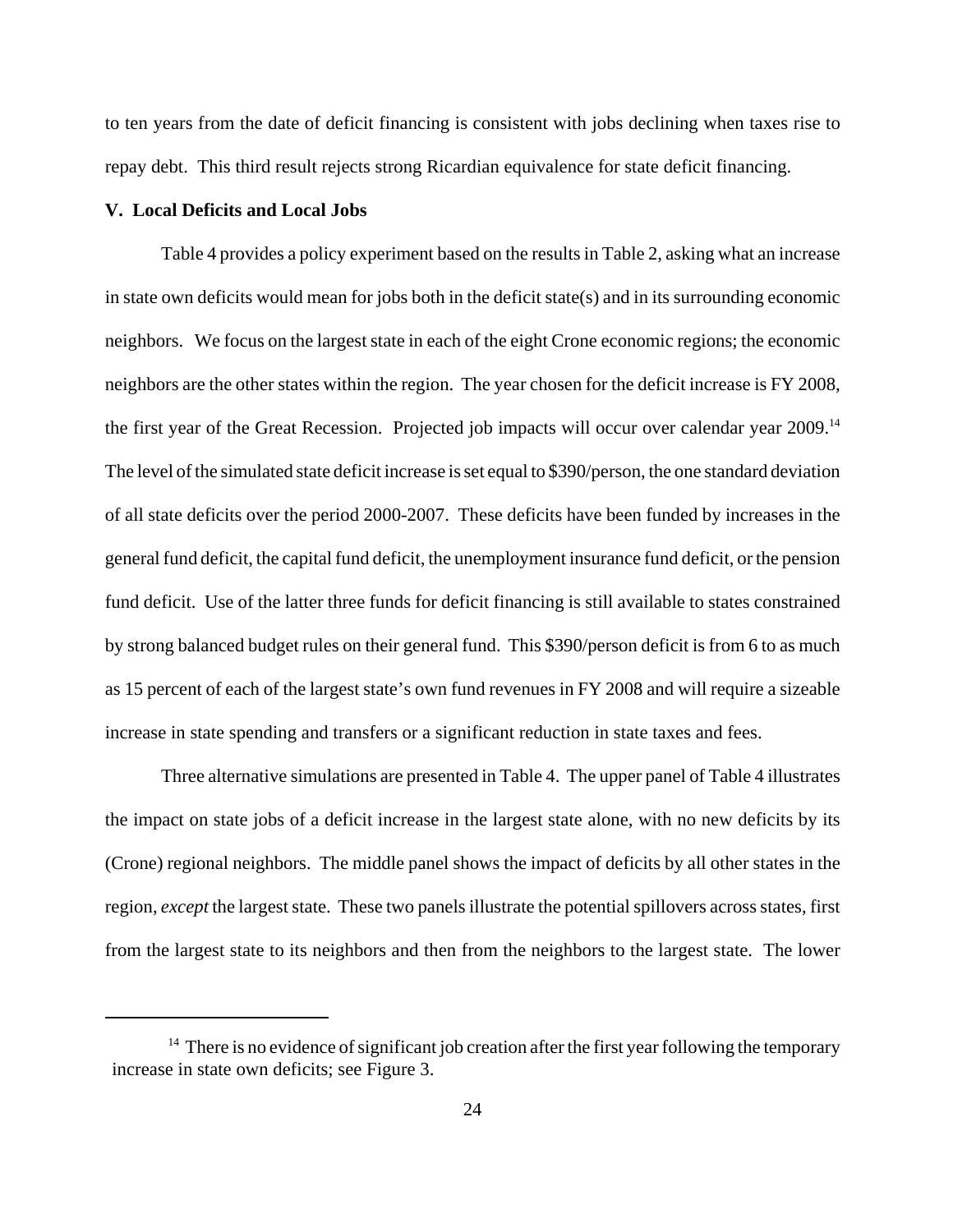panel shows the increase in region jobs if all states agree to cooperate in a common policy where each state increases its own deficit by \$390/person.

 A \$390/person deficit is estimated to lead to an increase of .011 in the deficit state's rate of job growth, which leads in turn to the change in jobs reported in Table 4.15 The job growth in the deficit state then spills over into neighboring states through changes in the growth of regional jobs surrounding each neighbor, measured by a change in REGSpillovers. This change, which varies by each neighboring state, allows a prediction of new job growth and thus new jobs in each neighboring state. Those new jobs are summed to provide an estimate of the overall level of job spillovers.<sup>16</sup> Finally, the large state's own jobs and the spillover jobs are summed to give the total jobs created in the region. We also report the present value tax cost/job created defined as the total level of deficits in the largest state divided by jobs created. For the second panel, jobs created and the present value cost/job from increasing deficits in each region's smaller states, but now excluding the largest state, are computed in a similar way. Finally, the third panel aggregates the results of the upper two panels to show the impact on total regional jobs and the average tax cost/job if all states agreed to jointly increase their deficits by \$390/person.

<sup>&</sup>lt;sup>15</sup> Jobs estimates follow from estimates in Table 2, col. 4. First, we compute the increase in the rate of job growth as  $\Delta$ job growth = .0109 = .000028 *x* \$390/person. (The coefficients in Table 2 have been rounded to save space.) The predicted rate of job growth is then multiplied by actual employment in each state in 2009 to obtain the predicted level of new jobs.

<sup>&</sup>lt;sup>16</sup> The largest state's predicted increase in employment is added to existing growth for each of the state's regional neighbors to obtain a new estimate of each neighboring state's REGSpillovers. That value is then multiplied by the estimated coefficient for impact of REGSpillovers on job growth from Table 2, col. (4) (= .685) to obtain a new value of each neighbor's job growth. Each neighbor's new jobs are then estimated as the new growth rate times the neighbor's existing employment in 2009. Neighbors' new jobs are then summed to obtain the estimate of "spillovers to other states" reported in Table 4.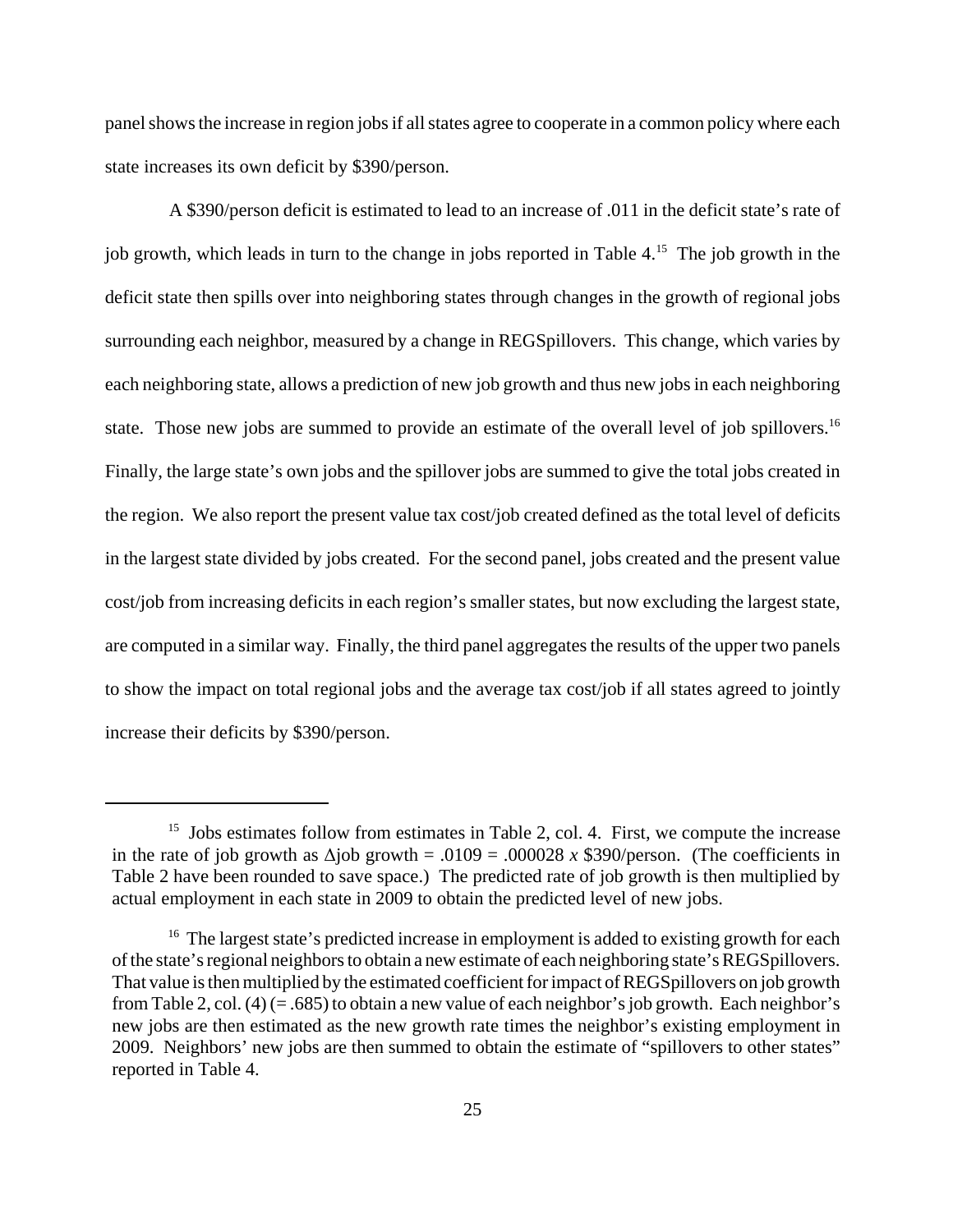Three conclusions are evident from Table 4. First, from the first row of the first two panels (OWN JOBS), state own deficits can create state jobs, at least for one year. But sizeable deficits will be required. The present value tax cost/job created *in the state* for the state running the deficits ranges from \$72,000 per job in Massachusetts to \$91,000 per job in California. These cost estimates are comparable to those obtained by the recent evaluative literature of the impact of the American Reinvestment and Recovery Act's fiscal assistance to state and local governments on local job growth; see, for example, Wilson (2012).

Second, there can be significant aggregate job spillovers onto the deficit state's neighbors. The costs of these "spillover jobs" will be \$0 for the neighbors. This spillover benefit creates a strong incentive for the neighbors of the largest state to free-ride on that state's deficit behavior. For comparable deficit levels, large states can often create more jobs for its neighbors than the neighbors can create for themselves. For example, in the Far West region, spillovers from California (108,561) exceed its neighbors' own job creation (90,301).

The second panel in Table 4 shows that the incentive to free-ride runs both ways. If the largest state's neighbors were to collectively increase their deficits, but the large state did not, then the large state would receive the spillover jobs. Collectively then, all states may choose to "sit on their hands," hoping that the other states in the region will run deficits in times of recessions. Or if each state does run a deficit to create jobs within the state – as would occur if the state benefits of a new job exceed the state's own tax cost/job – there will likely be a downward adjustment in own state's deficit behavior to the job spillovers received from the other states. The Nash equilibrium to such a "race to the bottom" policy game will be Pareto inferior to a cooperative allocation in which all states collectively agree to deficit finance region-wide job creation; see Pauly (1970).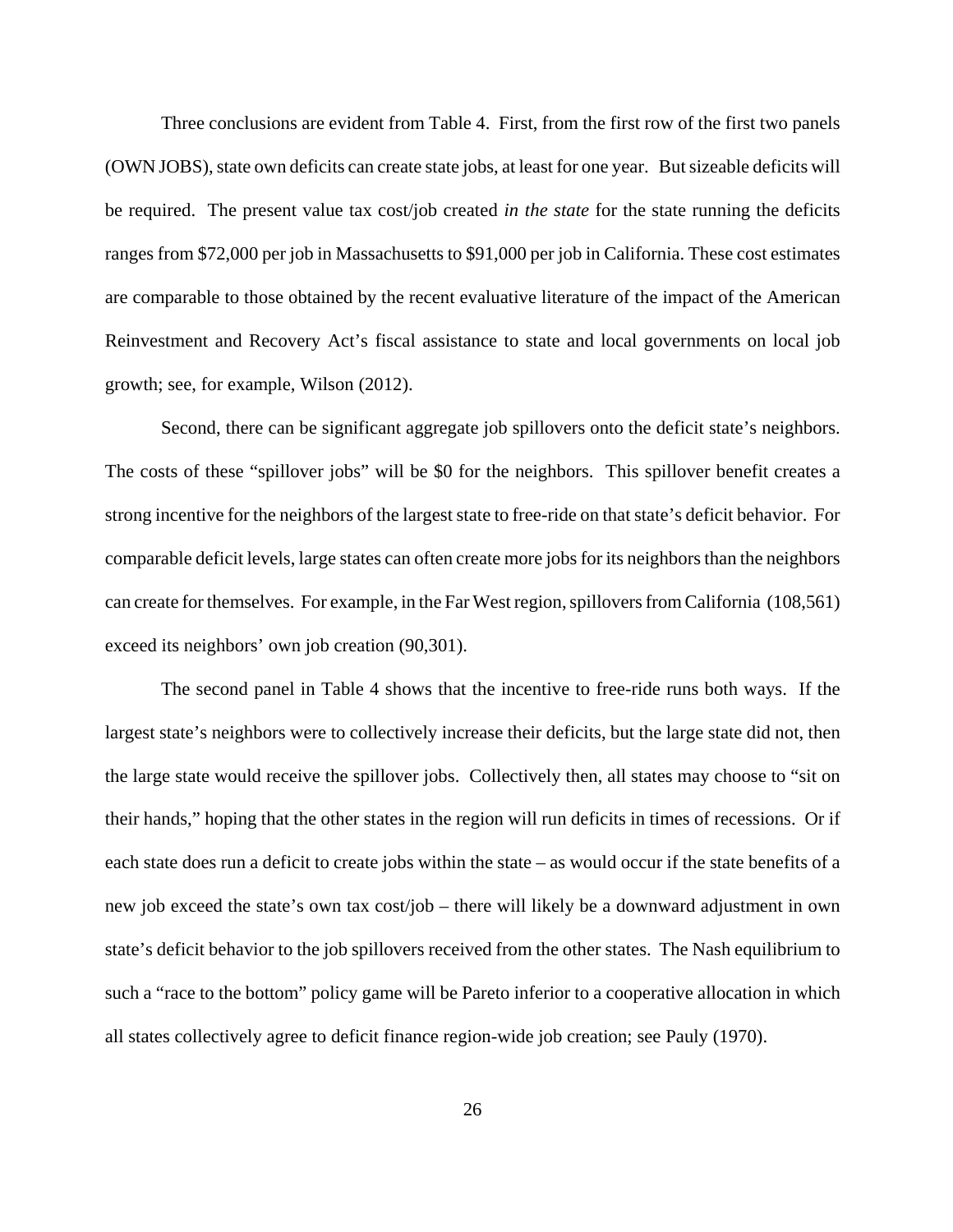Third, the lower panel of Table 4 shows the outcome of such a cooperative policy, if all states in the region agreed to run a common \$390/person deficit. Total jobs created is the sum of total jobs created when the two sets of governments operated separately (REGION'S TOTAL JOBS) and tax cost/job becomes the weighted average of cost/job after allowing for spillovers. The tax cost/job under the cooperative policy is significantly lower than when each state, or set of states, operated independently ignoring spillovers. For example, in the New England region the "private" cost/job to Massachusetts of the deficit policy would be \$72,103, or to the other smaller states \$76,724, but working together and allowing for spillover jobs, the "social" cost/job falls to \$44,250. A deficit policy that was not attractive for an individual state when comparing the benefits of a state job to its own tax costs may become attractive when all states agree to cooperate and collectively share the deficit costs of job creation.<sup>17</sup> If so, then there is an argument for centralizing stabilization fiscal policy.

#### **VI. Conclusion**

The accepted wisdom for managing stabilization policy in an economic and monetary union, as summarized by the opening quote from Oates, assigns these policy responsibilities to the central government for either or both of two reasons. First, no state can have a significant impact on its own level of economic activity as firms and households within the state purchase much of their inputs and

 $17$  Though that decision must ultimately rest on the net social benefits of moving residents from unemployment to employment. Whether these net benefits of a created job exceed our estimated social costs remains an open question. For example, as part of an effort to understand fluctuations in employment rates, Hall and Milgrom (2008, Table 2) estimate the annual (flow) benefits to a risk-neutral worker of remaining unemployed (and searching or providing home production) as 70 percent of the overall gain in added output. The net social surplus of moving from unemployed to employed would therefore be 30 percent of the worker's added output. It is this net output benefit that must be compared to our computed costs. For risk-averse workers, the required output gain would be smaller.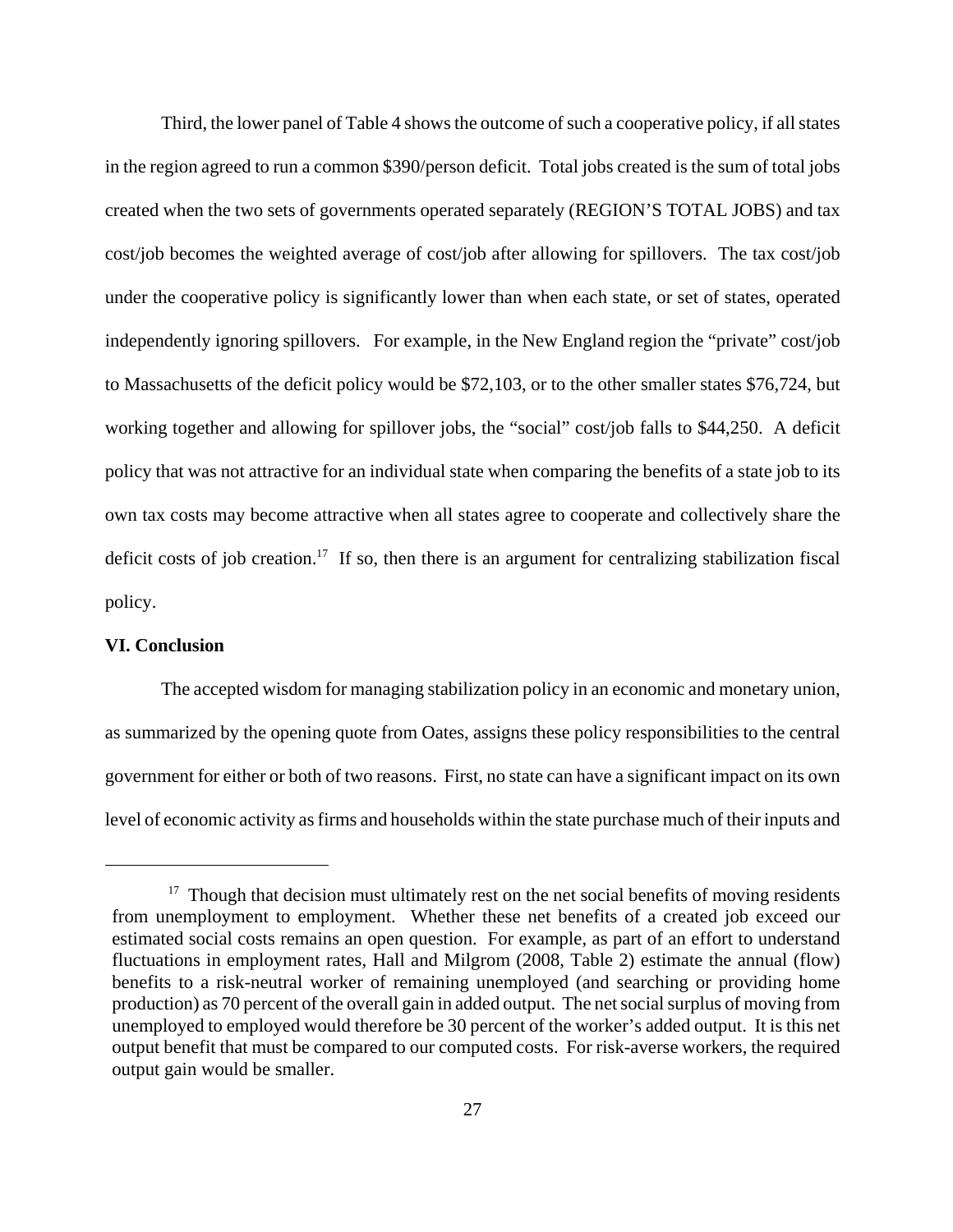consumption from producers outside the state. As a result, the primary beneficiary of any temporary fiscal stimulus will be workers outside the state because of economic spillovers. Second, even without significant spillovers, workers from other states may move into the state adopting the fiscal stimulus with the consequence that job opportunities will not improve for state residents. In either case, state officials may under-provide job creation policies for their residents. If so, only the central government can implement efficient macro-stabilization policies.

Our results here suggest that for the U.S. economic union the familiar conclusion is correct. While states can implement effective deficit policies and the primary beneficiaries of the resulting increases in state jobs will be state residents, the present value costs per job of such policies to each individual state – ranging from \$70,000 to \$90,000 per job – may exceed the benefits of the jobs created. After allowing for the resulting positive job spillovers to neighboring states, however, the social cost of created jobs falls to \$45,000 to \$50,000 per job. What may not be optimal from the perspective on an individual state may be justified collectively because of spillovers. If so, only a central government, or a fiscal treaty as in the case of the European Union, will be capable of coordinating state deficits for efficient fiscal stabilization policies.

Whether central government policy-makers will be able to achieve efficient coordination of state fiscal policies is another matter, however. Within fiscal unions, the central government typically relies on state or provincial governments for the implementation of its domestic fiscal policies, including transfers to households. Rather than spending funds as the central government desires, states often have their own policy agendas. Having now examined states as their own "principals," the next task for understanding stabilization policy in economic unions should be to evaluate states as "agents" for central government fiscal policies.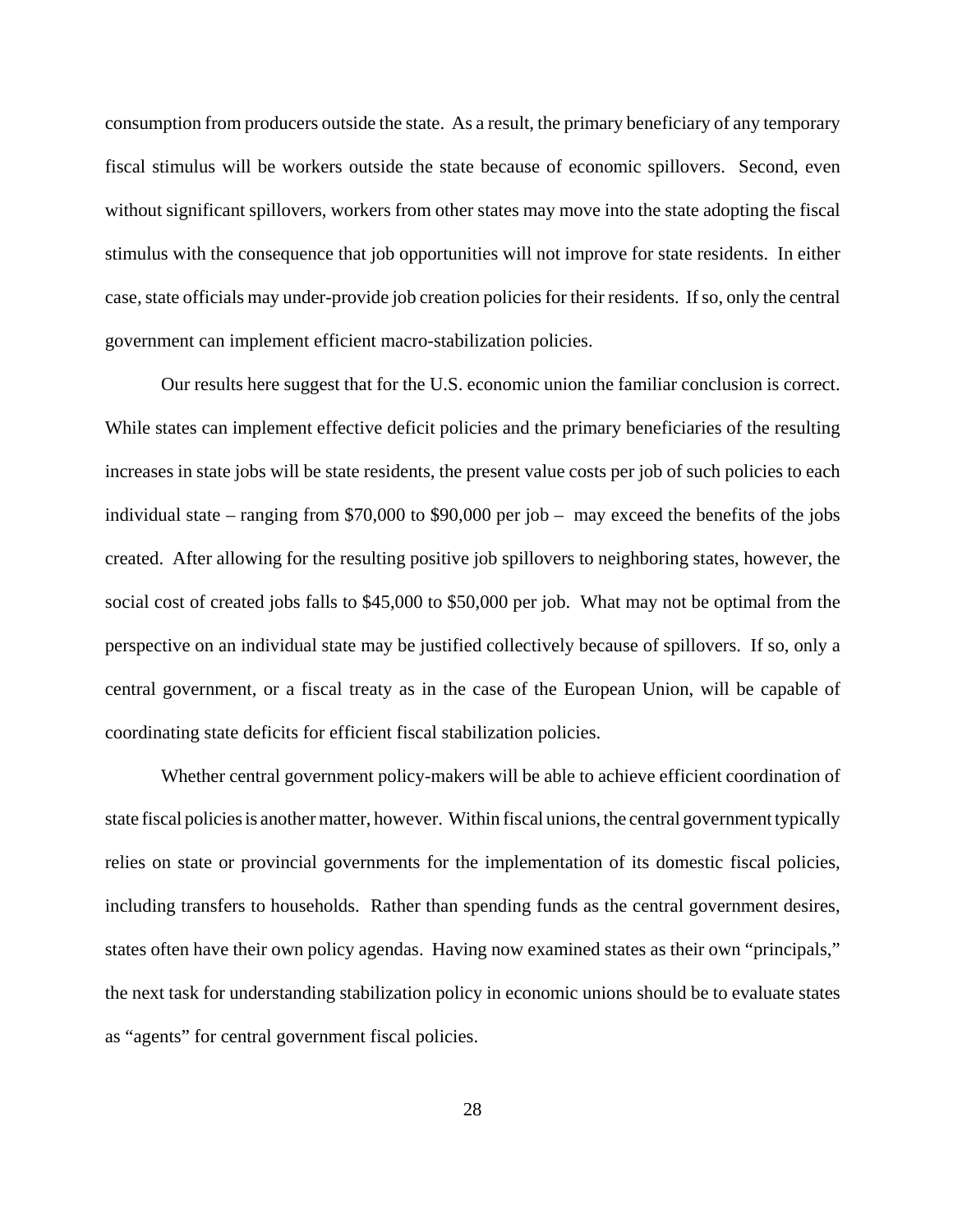#### REFERENCES

- Arellano, M. and S. Bond, 1991. "Some Tests of Specification for Panel Data: Monte Carlo Evidence and an Application to Employment Equations," *The Review of Economic Studies* 58, 277- 297.
- Auerbach, A. and Y. Gorodnichenko, 2012. "Output Spillovers from Fiscal Policy," Working Paper 18578, NBER.
- Beetsma, R. and M. Giuliodori, 2011. "The Effects of Government Purchase Shocks: Review and Estimates for the EU," *Economic Journal* 121, F4-F32.
- Bowsher, C., 2002. "On Testing Overidentifying Restrictions in Dynamic Panel Data Models," *Economic Letters* 77, 211-220.
- Bronars, S. and D. Jansen, 1987. "The Geographic Distribution of Unemployment Rates in the United States: A Spatial-Time Series Analysis," *Journal of Econometrics* 36, 252-279.
- Caselli, F., G. Esquivel, and F. Lefort, 1996. "Reopening the Convergence Debate: A New Look at Cross-Country Growth Empirics," *Journal of Economic Growth* 1, 363-389.
- Craig, S. and R. Inman, 1982. "Federal Aid and Public Education: An Empirical Look at the New Fiscal Federalism," *Review of Economics and Statistics* 64, 541-552.
- Crone, T., 2004. "An Alternative Definition of Economic Regions in the United States Based on Similarities in State Business Cycles," *Review of Economics and Statistics* 87, 617-626.
- Hall, R. and P. Milgrom, 2008. "The Limited Influence of Unemployment on the Wage Bargain," *American Economic Review* 98, 1653-1674. Hamilton, J. D., 2003. "What Is an Oil Shock?" *Journal of Econometrics* 113, 363-398.
- Haughwout, A. and R. Inman, 2001. "Fiscal Policies in Open Cities with Firms and Households," *Regional Science and Urban Economics* 31, 147-180.
- Hebous, S. and T. Zimmerman, 2012. "Estimating the Effects of Coordinated Fiscal Actions in the Euro Zone," *European Economic Review*, (Forthcoming).
- Helms, L. J., 1985. "The Effect of State and Local Taxes on Economic Growth: A Time Series, Cross Section Approach," *Review of Economics and Statistics*, 67, 574-582.
- Holtz-Eakin, D. 1994. "Public Sector Capital and the Productivity Puzzle," *The Review of Economics and Statistics* 76, 12-21.
- Holtz-Eakin, D., W. Newey, and H. Rosen, 1988. "Estimating Vector Autoregressions with Panel Data," *Econometrica*, 56, 1371-1395.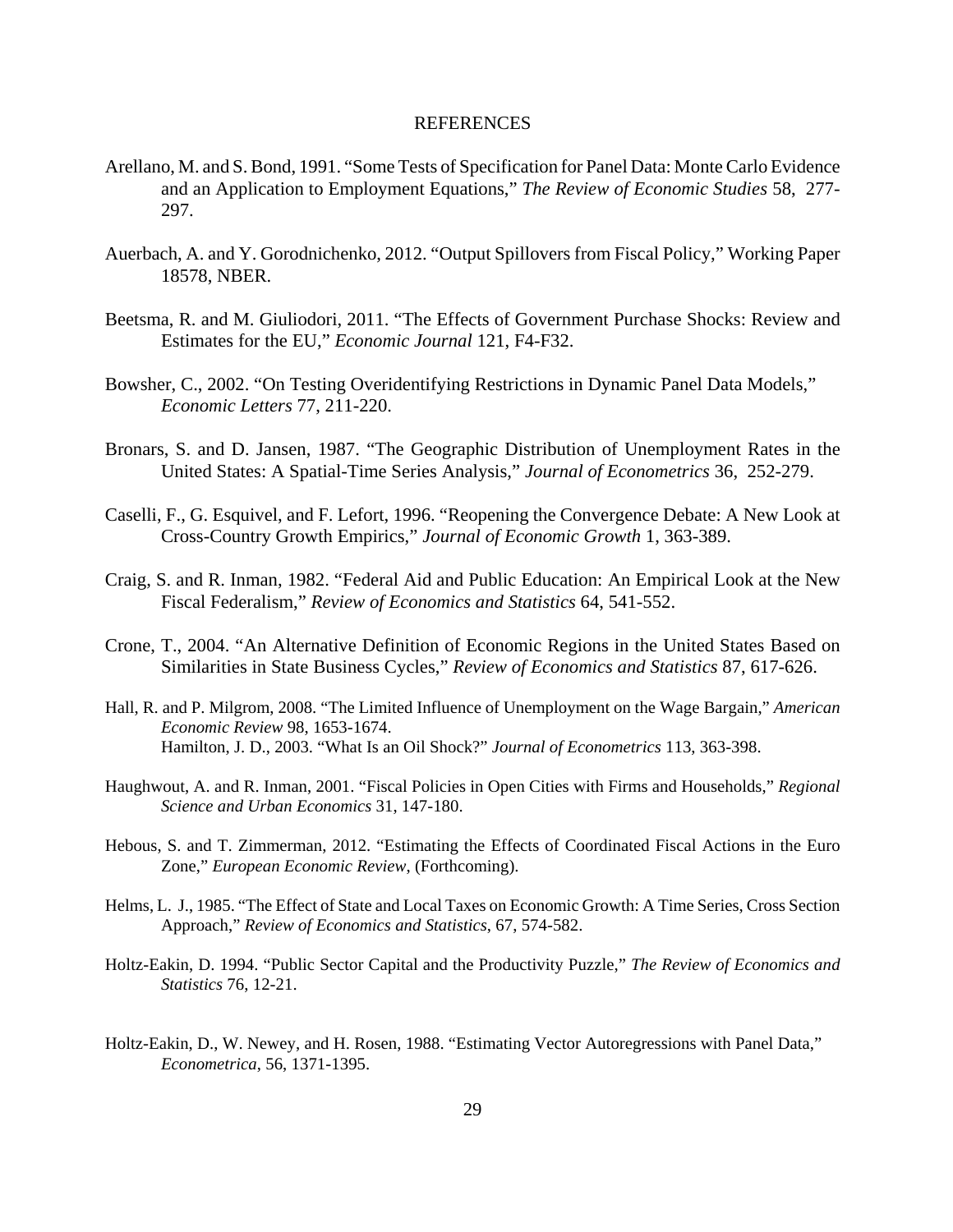- Im, K. S., M. H. Pesaran, and Y. Shin, 2003. "Testing for Unit Roots in Heterogeneous Panels," *Journal of Econometrics* 115, 53-74.
- Jordá, O., 2005. "Estimation and Inference of Impulse Responses by Local Projections," *American Economic Review* 95, 161-182.
- Oates, Wallace E., 1972. *Fiscal Federalism*. Harcourt Brace Jovanovich, New York. Pauly, M., 1970. "Optimality, 'Public' Goods, and Local Governments: A General Theoretical Analysis," *Journal of Political Economy*, 78, 572-585.
- Ramey, V., 2011. "Can Government Purchases Stimulate the Economy?," *Journal of Economic Literature*, 49, 673-685.
- Romer, C. and D. Romer, 2010. "The Macroeconomic Effects of Tax Changes: Estimates Based on a New Measure of Fiscal Shocks," *American Economic Review* 110, 763-801.
- Roodman, D., 2008. "A Note on the Theme of Too Many Instruments," Working Paper 125, Center for Global Development.
- Stock, J., J. Wright, and M. Yogo, 2002. "A Survey of Weak Instruments and Weak Identification in Generalized Methods of Moments," *Journal of Business and Economic Statistics* 20, 518-529.
- Suárez Serrato, J. C. and P. Wingender, 2011. "Estimating Local Fiscal Multipliers," University of California, Berkeley, Economics Department.
- Wildasin, D., 2000. "Factor Mobility and Fiscal Policy in the EU: Policy Issues and Analytical Approaches," *Economic Policy,* 15, 339-378.
- Wilson, D., 2012. "Fiscal Spending Jobs Multipliers: Evidence from the 2009 American Recovery and Reinvestment Act." *American Economic Journal: Economic Policy* 4, 251-282.
- Windmeijer, F., 2005. "A Finite Sample Correction for the Variance of Linear Efficient Two-step GMM Estimators," *Journal of Econometrics*, 126, 25-51.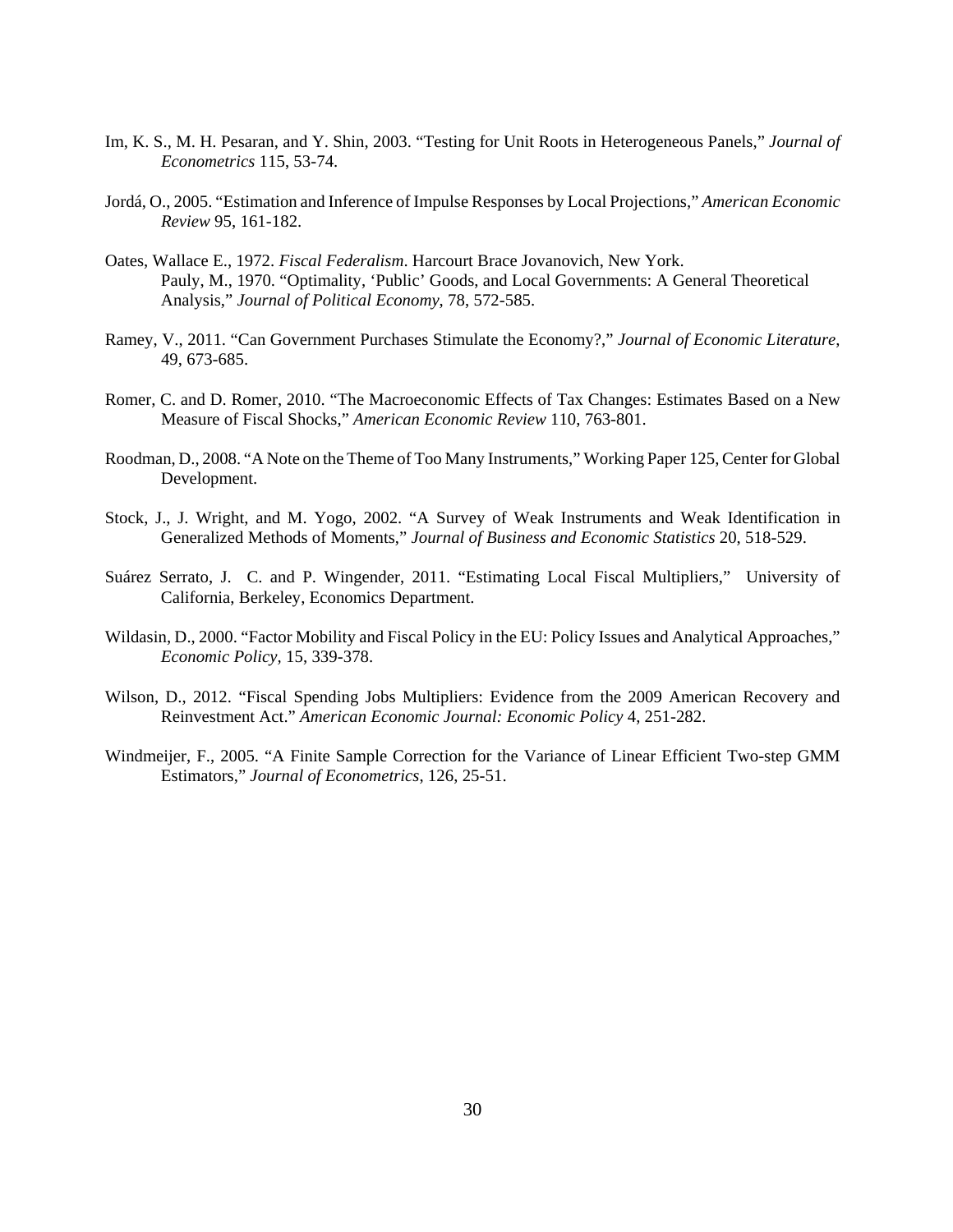| <b>ECONOMIC REGIONS</b>         | <b>MEMBER STATES</b>                                                                                                  |  |  |  |
|---------------------------------|-----------------------------------------------------------------------------------------------------------------------|--|--|--|
| New England                     | Maine, New Hampshire, Vermont,<br>Massachusetts, Rhode Island, Connecticut                                            |  |  |  |
| Mideast                         | New York, New Jersey, Pennsylvania,<br>Delaware, Maryland                                                             |  |  |  |
| Southeast                       | Virginia, North Carolina, South Carolina,<br>Georgia, Florida, Kentucky, Tennessee,<br>Alabama, Mississippi, Arkansas |  |  |  |
| <b>Great Lakes</b>              | West Virginia, Michigan, Ohio, Indiana,<br>Illinois, Wisconsin, Minnesota                                             |  |  |  |
| Plains                          | Missouri, Kansas, Nebraska, Iowa                                                                                      |  |  |  |
| <b>Mountain/Northern Plains</b> | South Dakota, North Dakota, Montana, Idaho                                                                            |  |  |  |
| <b>Energy Belt</b>              | Louisiana, Wyoming, Utah, Colorado, Texas,<br>Oklahoma, New Mexico                                                    |  |  |  |
| Far West                        | Arizona, California, Nevada, Oregon,<br>Washington                                                                    |  |  |  |

<sup>†</sup> Economic regions are defined as in Crone (2004). Crone's economic regions differ from the BEA definitions by moving West Virginia into the Great Lakes region and Louisiana into the "Energy Belt" region, both from the BEA's Southeast region. Minnesota is added to the Great Lakes region from the BEA's Plains region. South Dakota and North Dakota are moved to a new Mountain/Northern Plains region from the BEA's Plains region. Wyoming. Utah, and Colorado are moved to the "Energy Belt" region from BEA's Rocky Mountain States region. Finally, Arizona is moved to the Far West region from the BEA's Southwest region. The BEA's Southwest region is now omitted.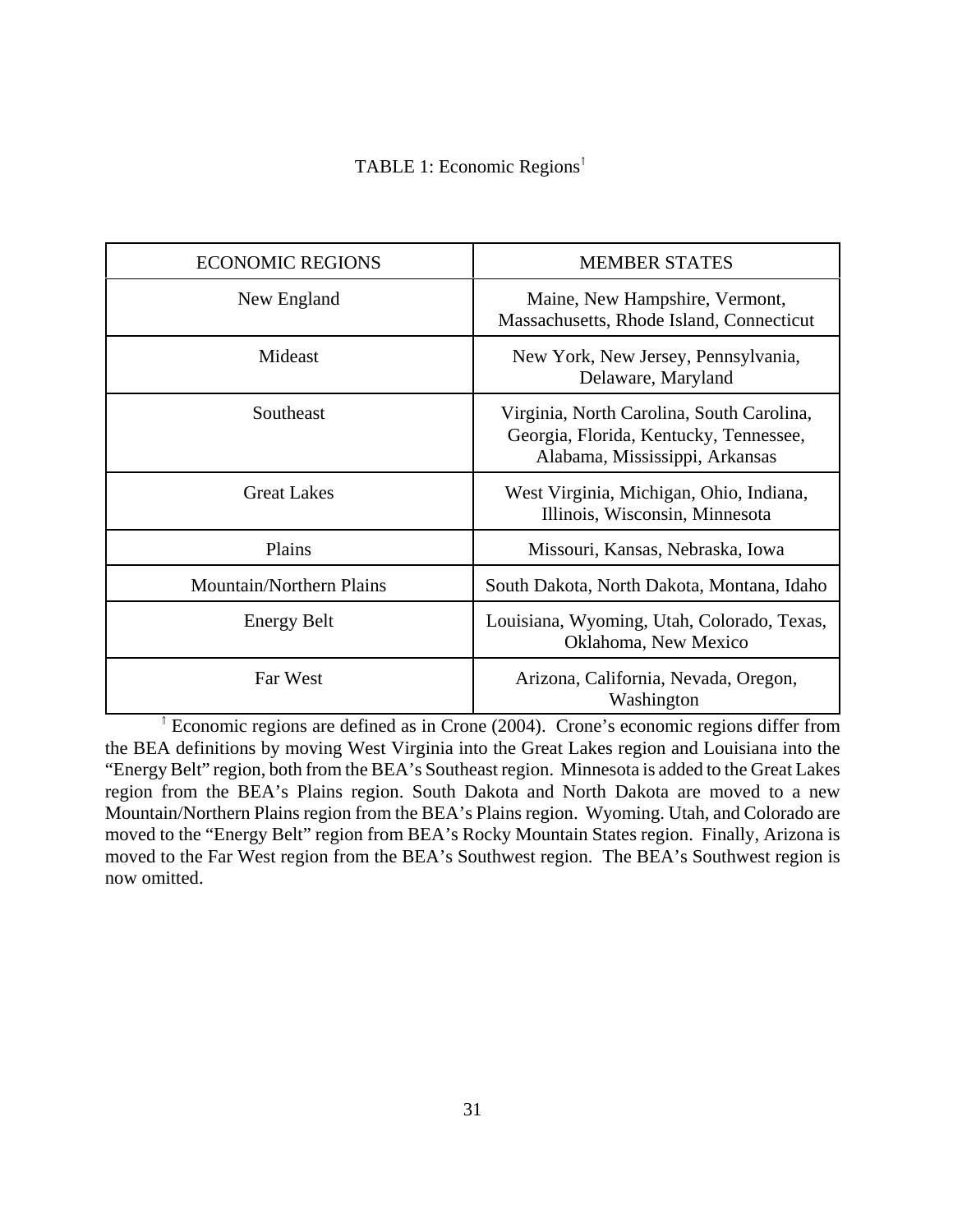|                                              | $\overline{N}$<br>(OLS)<br>(1) | $\dot{N}$<br>(GMM)<br>(2) | $\dot{N}$<br>(GMM)<br>(3) | $\dot{N}$<br>(GMM)<br>(4) | $\dot{N}$<br>(GMM)<br>(5) | $\dot{N}$<br>(GMM)<br>(6)  |
|----------------------------------------------|--------------------------------|---------------------------|---------------------------|---------------------------|---------------------------|----------------------------|
| $OwnD(-1)$<br>(Mean = 276; S.D. = 500)       | $-.000002$<br>$(.0000008)*$    | .00004<br>$(.00002)$ **   | .00004<br>$(.00002)$ **   | .00003<br>$(.00001)$ **   | .000005<br>$(.000002)$ ** |                            |
| $ZAID(-1)$<br>(Mean = 476; S.D. = 253)       | .000006<br>$(.000002)$ **      | $-.00006$<br>(.00004)     | $-.00005$<br>(.00004)     | $-.00004$<br>$(.00002)*$  | .00002<br>(.00005)        | $-.00006$<br>$(.00003)*$   |
| OwnNetRev(-1)<br>(Mean = 2537; S.D. = 915)   |                                |                           | $\overline{a}$            | $\sim$                    |                           | $-.00004$<br>$(.00002)$ ** |
| GovServices(-1)<br>(Mean = 2001; S.D. = 742) |                                |                           |                           |                           |                           | .00003<br>(.00003)         |
| IOSpillovers<br>(Mean = .0067; S.D. = .014)  |                                |                           | .093<br>(.078)            |                           |                           |                            |
| REGSpillovers<br>(Mean = .017; S.D. = .023)  | .634<br>$(.033)$ **            |                           | $\blacksquare$            | .685<br>$(.091)$ **       | .887<br>$(.050)$ **       | .676<br>(.609)             |
| Year Fixed                                   | <b>YES</b>                     | <b>YES</b>                | <b>YES</b><br><b>YES</b>  |                           | <b>NO</b>                 | <b>YES</b>                 |
| IV F-Test for $OwnD(-1)$                     |                                | 10.06                     | 10.06                     | 10.06                     | 10.06                     | $\blacksquare$             |
| IV F-Test for OwnNetRev(-1)                  |                                | $\sim$                    | $\blacksquare$            | $\sim$                    |                           | 13.58                      |
| IV F-Test for GovServices(-1)                |                                |                           | $\blacksquare$            | $\sim$                    | ÷.                        | 164.29                     |
| Arellano-Bond Test: AR(2)                    |                                | .479                      | .389                      | .329                      | .312                      | .359                       |
| <b>Hansen Exclusion Test</b>                 |                                | .732                      | .651                      | .785                      | .733                      | .515                       |
| Difference-in-Hansen Test                    |                                | .765                      | .714                      | .745                      | .635                      | .515                       |

TABLE 2: State Own Deficits and State Rate of Job Growth†  $(\dot{N} : \text{Mean} = .018 ; S.D. = .024)$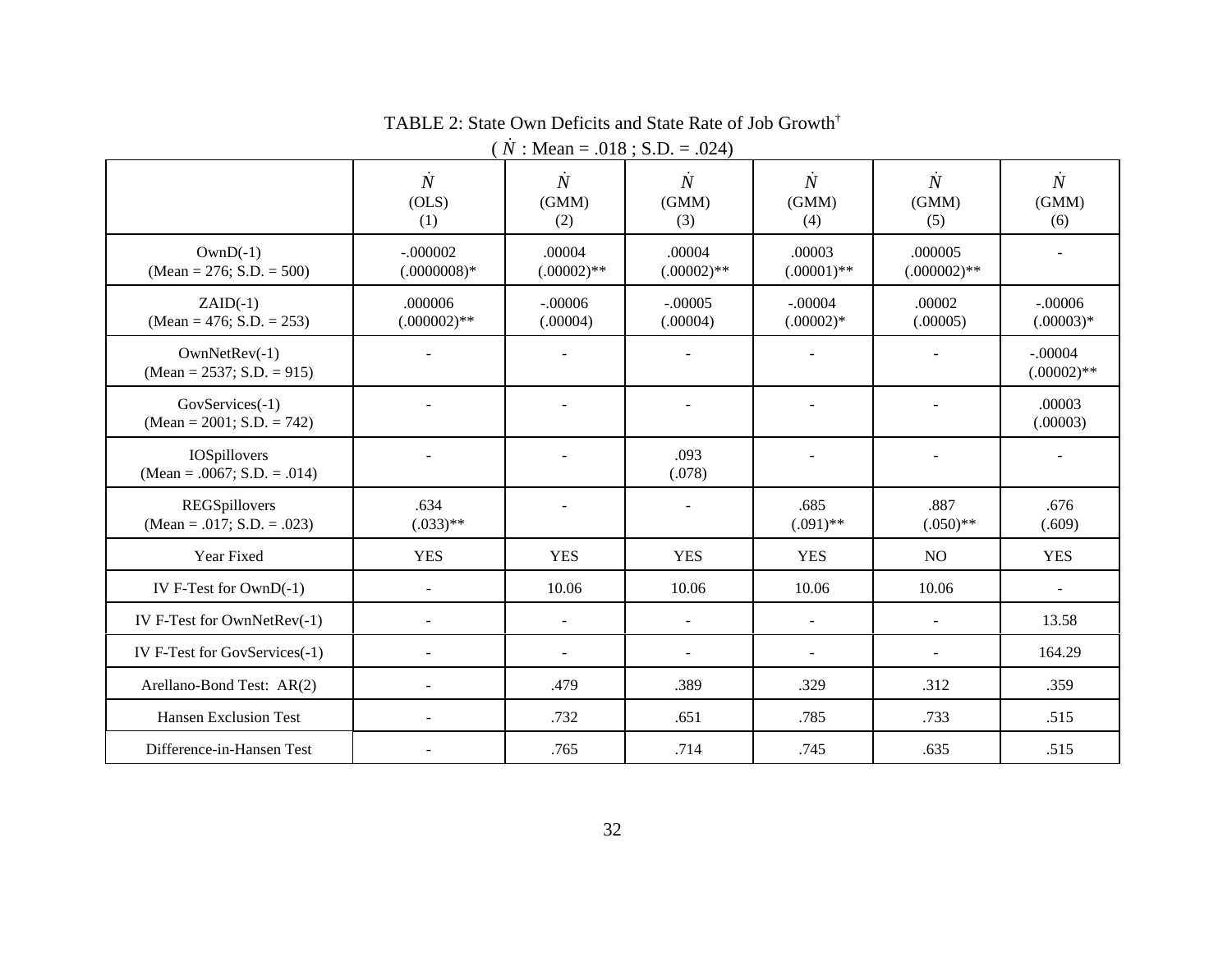$\dagger$  Dependent variable is the rate of job growth in the state. Sample includes the 48 mainland states for the years 1973-2009; means and standard deviations for all variables are for this sample. All regressions include state fixed effects; the GMM estimator uses a differenced specification to remove state fixed effects. All equations also include one and two lags of the dependent variable. Coefficients for the oneyear lag of the dependent variable range from .47 (for REGSpillovers) to .60 (for all other specifications) and are statistically significant at the .95 level of confidence; the coefficient for the two-year lag is typically near -.10 and never statistically significant. Other variables included in all regressions are lagged measures of the spillover variable, a measure of shocks to state manufacturing productivity, and shocks to the price of oil interacted with whether the state is an oil-producing state. For the one regression excluding year fixed effects (col. 5) we included the national rate of unemployment as a control for the national economy and the coefficient estimate was negative and statistically significant. Standard errors are reported within parentheses. Estimates indicated by \*\* are significant at the .95 level of confidence and those by \* at the .90 level of confidence.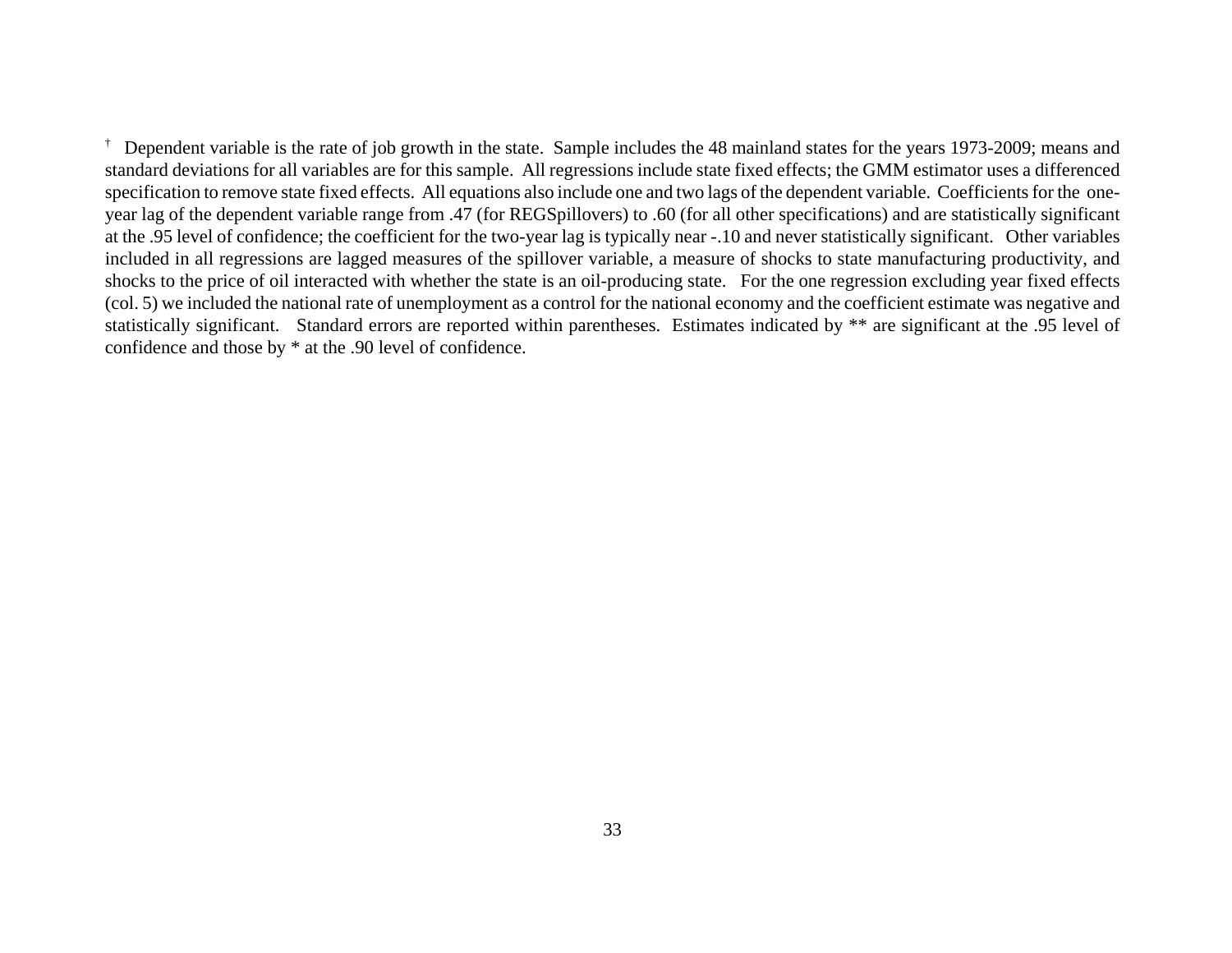TABLE 3: State Own Deficits and State Rate of Population Growth from Net Migration†

 $(\dot{H} : \text{Mean} = .005 ; S.D. = .010)$ 

|                                                     | $\dot{H}$<br>(OLS)<br>(1) | $\dot{H}$<br>(GMM)<br>(2) | $\dot{H}$<br>(GMM)<br>(3) | $\dot{H}$<br>(GMM)<br>(4) | $\dot{H}$<br>(GMM)<br>(5)   | $\dot{H}$<br>(GMM)<br>(6) | $\Delta \mu$<br>(GMM)<br>(7) |
|-----------------------------------------------------|---------------------------|---------------------------|---------------------------|---------------------------|-----------------------------|---------------------------|------------------------------|
| $OwnD(-1)$<br>$(Mean = 276; S.D. = 500)$            | $-.0000004$<br>(.0000004) | .000005<br>(.000008)      | .000007<br>$(.000004)*$   | .000007<br>(.000005)      | $-.0000007$<br>(.000002)    |                           | .000005<br>(.000004)         |
| $ZAID(-1)$<br>$(Mean = 476; S.D. = 253)$            | .000003<br>$(.000001)$ ** | .00002<br>(.00002)        | .000009<br>(.000009)      | $-.00002$<br>(.00002)     | $-.00002$<br>$(.000008)$ ** | $-.00006$<br>$(.00004)*$  | $-.00001$<br>(.000008)       |
| $OwnNetRev(-1)$<br>(Mean = 2537; S.D. = 915)        |                           |                           | $\blacksquare$            | $\overline{\phantom{a}}$  |                             | $-.000004$<br>(.000006)   |                              |
| GovServices(-1)<br>(Mean = 2001; S.D. = 742)        |                           |                           |                           |                           |                             | $-.000007$<br>(.000009)   |                              |
| IOSpillovers<br>(Mean = .0017; S.D. = .003)         |                           |                           | $-2.004$<br>$(.937)$ **   |                           |                             |                           |                              |
| REGSpillovers<br>(Mean = $.0041$ ; S.D. = $.0067$ ) | .345<br>$(.050)$ **       |                           |                           | .272<br>$(.104)$ **       | .231<br>$(.122)*$           | .258<br>$(.092)$ **       | .415<br>$(.074)$ **          |
| Year Fixed                                          | <b>YES</b>                | <b>YES</b>                | <b>YES</b>                | <b>YES</b>                | N <sub>O</sub>              | <b>YES</b>                | <b>YES</b>                   |
| IV F-Test for $OwnD(-1)$                            | $\sim$                    | 9.05                      | 9.05                      | 9.05                      | 9.05                        | $\blacksquare$            | 7.02                         |
| IV F-Test for OwnNetRev(-1)                         | $\sim$                    | $\blacksquare$            | ÷                         | $\overline{a}$            | $\blacksquare$              | 16.83                     | $\blacksquare$               |
| IV F-Test for GovServices(-1)                       | $\sim$                    | $\sim$                    | $\blacksquare$            | $\blacksquare$            | $\blacksquare$              | 188.89                    | $\blacksquare$               |
| Arellano-Bond Test: AR(2)                           |                           | .240                      | .206                      | .348                      | .703                        | .995                      | .936                         |
| Hansen Exclusion Test                               | $\blacksquare$            | .366                      | .624                      | .518                      | .376                        | .510                      | .404                         |
| Difference-in-Hansen Test                           |                           | .366                      | .458                      | .371                      | .282                        | .510                      | .280                         |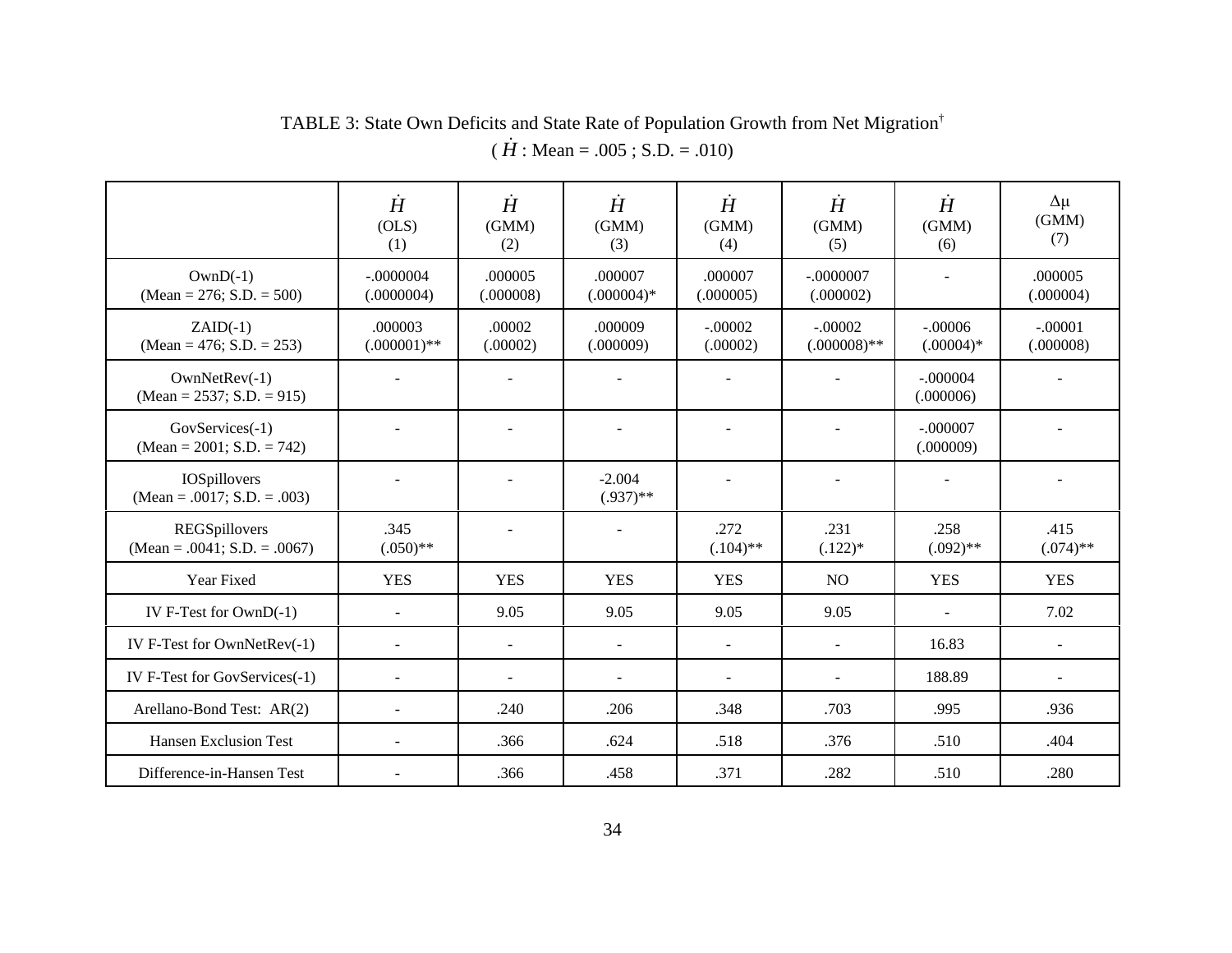$\dagger$  Dependent variable is the rate of population growth due to net migration into the state including immigrants from outside the United States. Sample includes the 48 mainland states for the years 1973-2009; means and standard deviations for all variables are for this sample. All regressions include state fixed effects; the GMM estimator uses a differenced specification to remove state fixed effects. All equations also include one and two lags of the dependent variable. Coefficients for the one-year lag of the dependent variable range from .60 (for REGSpillovers) to .90 (for all other specifications) and are statistically significant at the .95 level of confidence; the coefficient for the twoyear lag is typically equal to -.20 and is never statistically significant. Other variables included in all regressions are lagged measures of the spillover variable, a measure of shocks to state manufacturing productivity, and shocks to the price of oil interacted with whether the state is an oil-producing state. For the one regression excluding year fixed effects (col. 5) we included the national rate of unemployment as a control for the national economy and the coefficient estimate was negative and statistically significant. Standard errors are reported within parentheses. Estimates indicated by \*\* are significant at the .95 level of confidence and those by \* at the .90 level of confidence.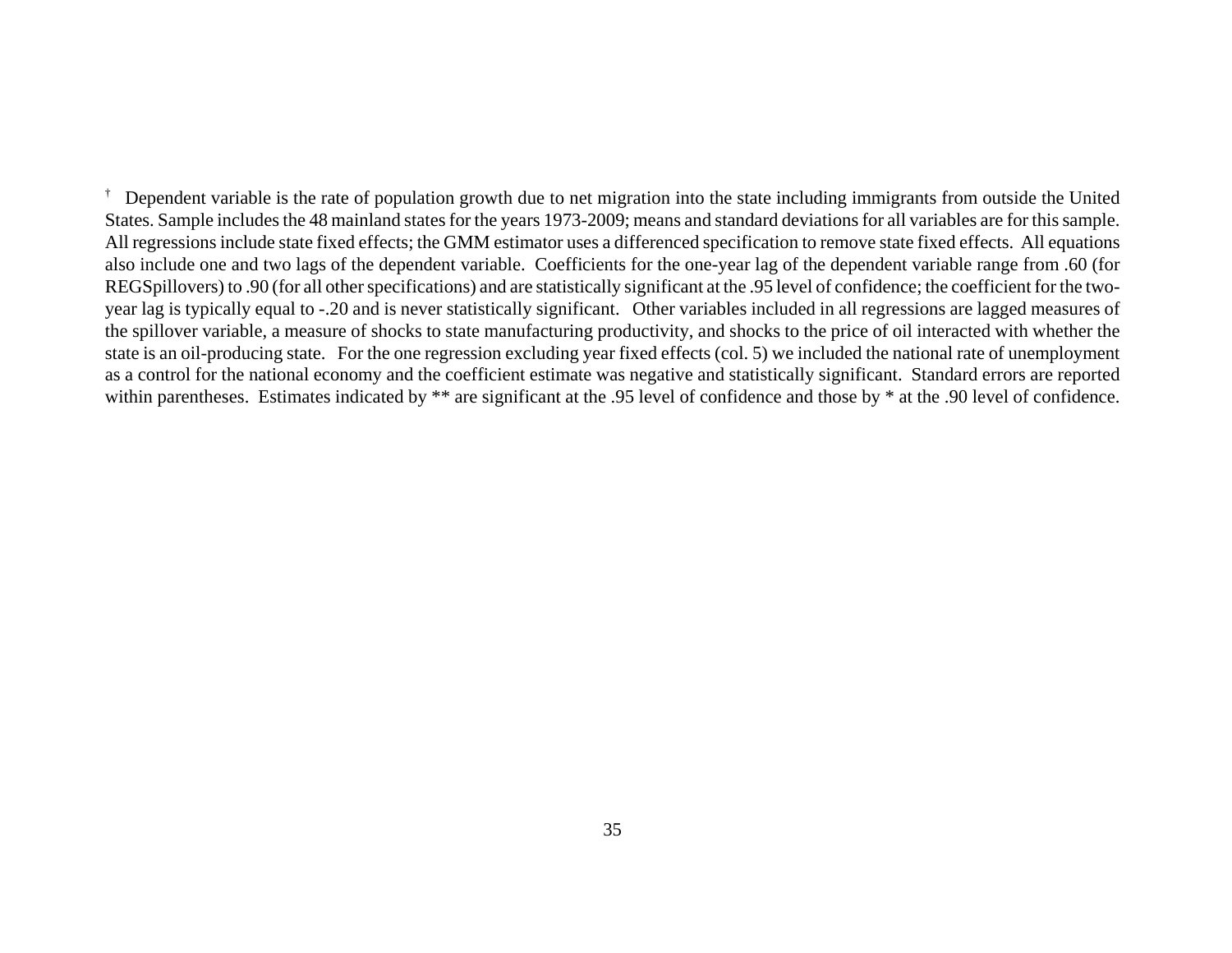| <b>REGION</b>                                                | <b>NEW</b><br><b>ENGLAND</b> | <b>MIDEAST</b>          | <b>SOUTHEAST</b>        | <b>GREAT</b><br><b>LAKES</b> | <b>PLAINS</b>          | <b>MOUNTAIN</b><br><b>NORTH PLAINS</b> | <b>ENERGY</b><br><b>BELT</b> | FAR<br><b>WEST</b>      |
|--------------------------------------------------------------|------------------------------|-------------------------|-------------------------|------------------------------|------------------------|----------------------------------------|------------------------------|-------------------------|
| <b>LARGEST JOBS</b><br><b>STATE</b>                          | Massachusetts                | New York                | Florida                 | Illinois                     | Missouri               | Idaho                                  | Texas                        | California              |
| $(\Delta$ OwnD/Own Rev)                                      | (.06)                        | (.07)                   | (.15)                   | (.11)                        | (.14)                  | (.12)                                  | (.11)                        | (.10)                   |
| <b>LARGE STATE'S</b><br><b>OWN JOBS</b><br>(Cost/Job)        | 35,253<br>$(\$72,103)$       | 95,237<br>$(\$79,063)$  | 81,337<br>$(\$89.467)$  | 63,294<br>$(\$78,851)$       | 29,831<br>$(\$77,934)$ | 6,850<br>$(\$88,502)$                  | 113,563<br>$(\$85,175)$      | 158,483<br>$(\$90,956)$ |
| <b>JOB SPILLOVERS</b><br>TO OTHER STATES<br>(Cost/Job)       | 24,149<br>$($ \$0)           | 65,237<br>$($ \$0)      | 55,716<br>$(\$0)$       | 43,356<br>(50)               | 20,434<br>(50)         | 4,692<br>$($ \$0)                      | 77,791<br>$(\$0)$            | 108,561<br>$(\$0)$      |
| <b>REGION'S TOTAL</b><br><b>JOBS</b><br>(Cost/Job)           | 59,402<br>$(\$42,791)$       | 160,475<br>$(\$46,922)$ | 137,053<br>$(\$53,078)$ | 106,650<br>$(\$46,796)$      | 50,265<br>$(\$46,251)$ | 11,542<br>$(\$52,523)$                 | 191,354<br>$(\$50,549)$      | 267,043<br>$(\$53,980)$ |
| <b>OTHER STATES'</b><br><b>OWN JOBS</b><br>(Cost/Job)        | 40,086<br>$(\$76,724)$       | 137,926<br>$(\$79,299)$ | 242,881<br>$(\$84,819)$ | 199,416<br>$(\$79,574)$      | 41,730<br>$(\$71,759)$ | 13,201<br>$(\$72,556)$                 | 88,759<br>$(\$81,294)$       | 90.301<br>$(\$84,234)$  |
| <b>JOB SPILLOVERS</b><br><b>TO LARGE STATE</b><br>(Cost/Job) | 15,286<br>(50)               | 48,756<br>$($ \$0)      | 46,429<br>(50)          | 38,907<br>(50)               | 14,936<br>(50)         | 3,965<br>$(\$0)$                       | 37,577<br>$(\$0)$            | 43,836<br>$(\$0)$       |
| <b>REGION'S TOTAL</b><br><b>JOBS</b><br>(Cost/Job)           | 67,544<br>$(\$45,534)$       | 232,406<br>$(\$47,061)$ | 409.254<br>$(\$47,061)$ | 336,015<br>$(\$47,225)$      | 70,315<br>$(\$42,587)$ | 22,245<br>$(\$43,057)$                 | 149,559<br>$(\$48,245)$      | 152,158<br>$(\$49,990)$ |
| <b>REGIONAL POLICY</b><br><b>JOBS</b><br>(Cost/Job)          | 126,946<br>$(\$44,250)$      | 392,881<br>$(\$47,004)$ | 546,307<br>$(\$51,025)$ | 442.665<br>$(\$47,121)$      | 120,580<br>(\$44,114)  | 33,787<br>$(\$46,293)$                 | 340,913<br>$(\$49,538)$      | 419,201<br>$(\$52,532)$ |

# TABLE 4: State Own Deficits, State Jobs, and Benefits of Cooperation: Impact Effects^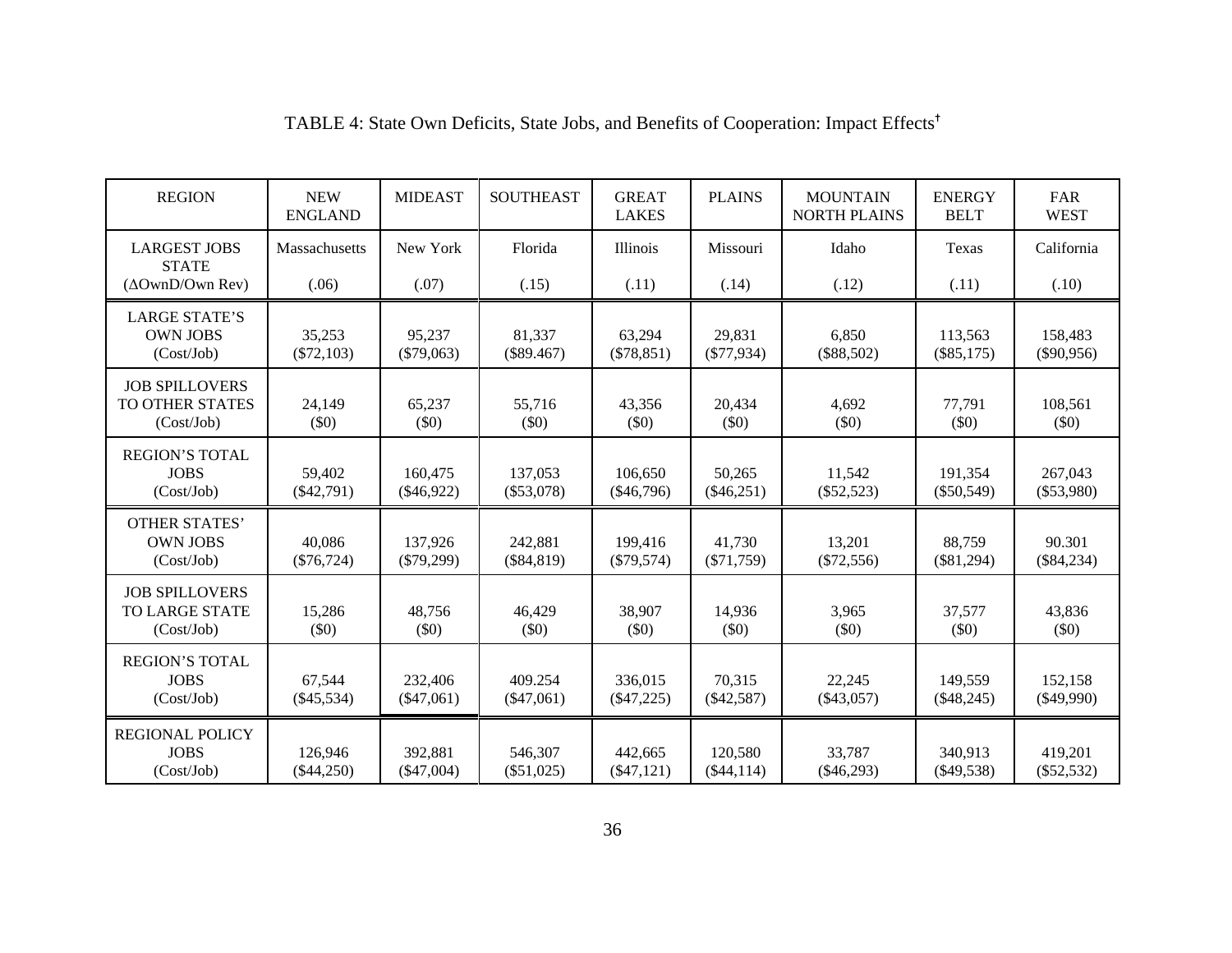<sup>&</sup>lt;sup>+</sup> Simulations are for an increase in OwnD(-1) in each region, both on own states and on neighbors based on estimates from Table 2, col. 4. The simulations are for a deficit increase equal to one S.D. of OwnD(-1) for the decade, 2000-2007: \$390/person. Simulations are for a deficit increase in FY2008 impacting jobs in calendar 2009. Only impact effects one year following the increase in state deficits are reported here.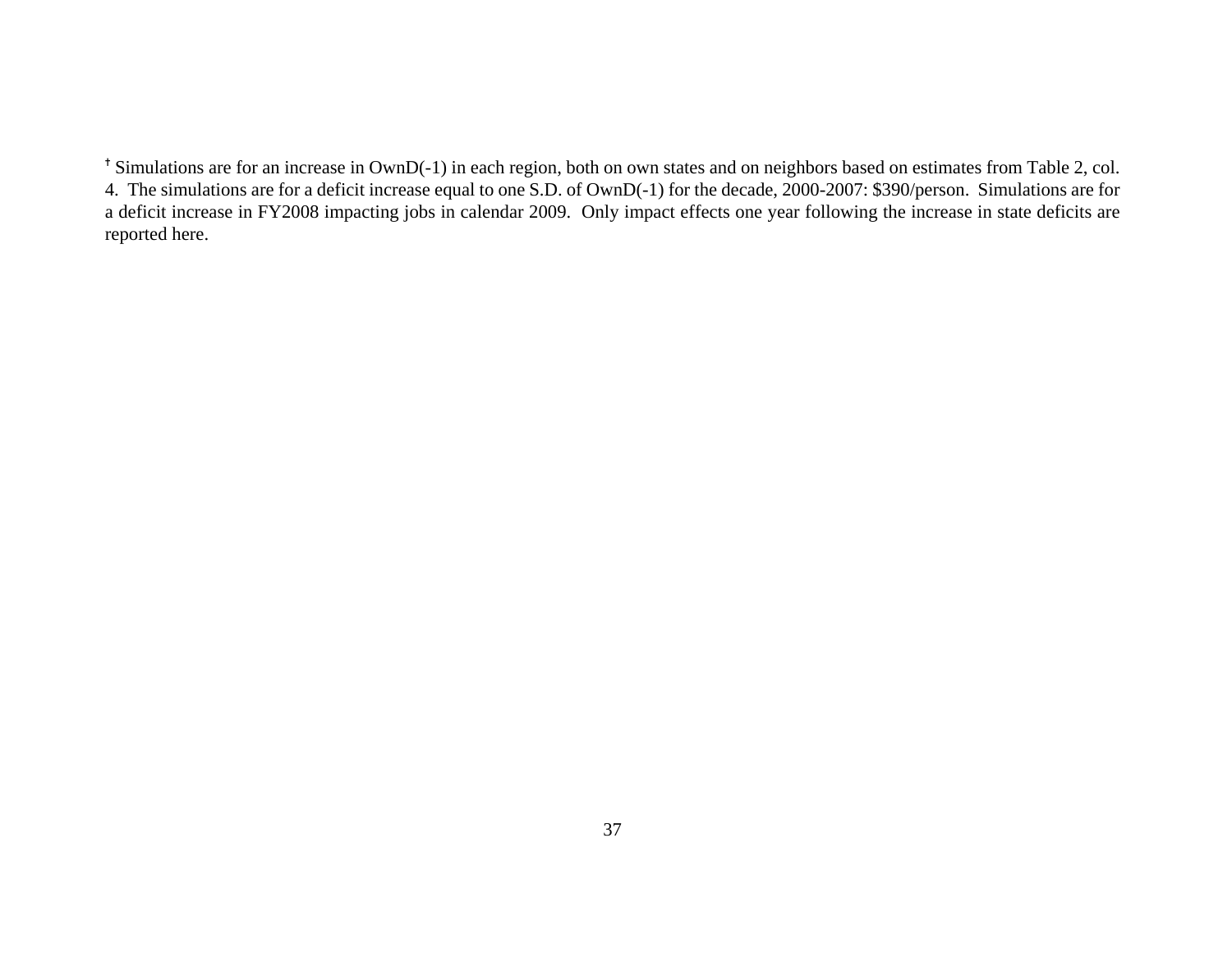## Figure 1: States' Deficits Over Time\*



a) Deficits Per Capita

b) Deficits' Share of GDP



\* Figure 1a plots the paths of total deficits per capita (including federal aid as revenues) and state own deficits per capita (excluding federal aid as revenues) for the 48 mainland U.S. states. Figure 1b plots the paths of total and state own deficits as a share of GDP. Total state deficits are represented by solid lines; state own deficits are represented by dashed lines. Positive dollar amounts indicate a deficit; negative dollar amounts indicate a surplus. Both are measured in 2004 dollars. NBER recession periods are indicated by shaded bands.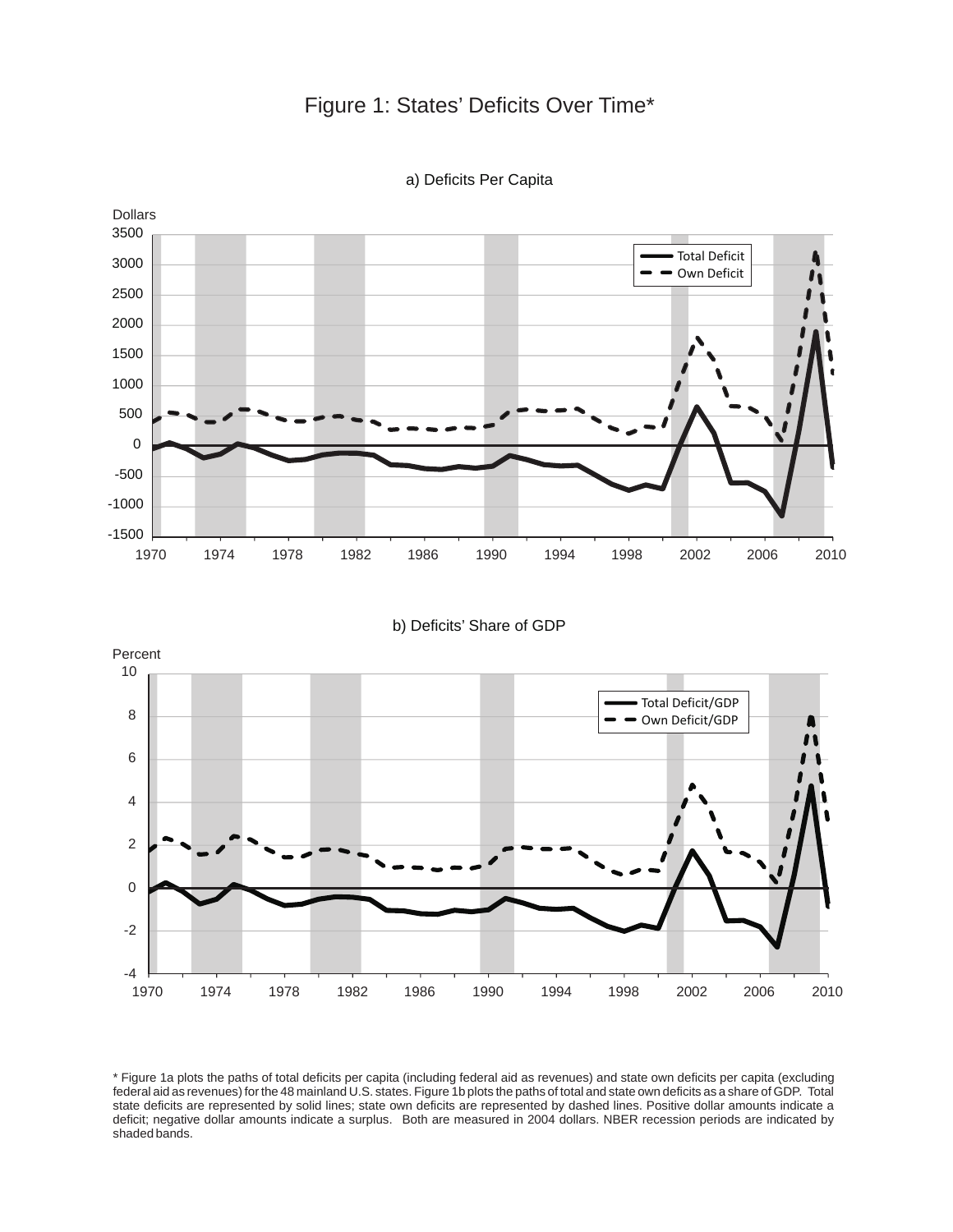Figure 2: Distribution of State Own Deficits by Decade\*





\* State own deficits exclude federal aid as state revenues. All dollar amounts are measured in 2004 dollars, with Wyoming set equal to 1.00.